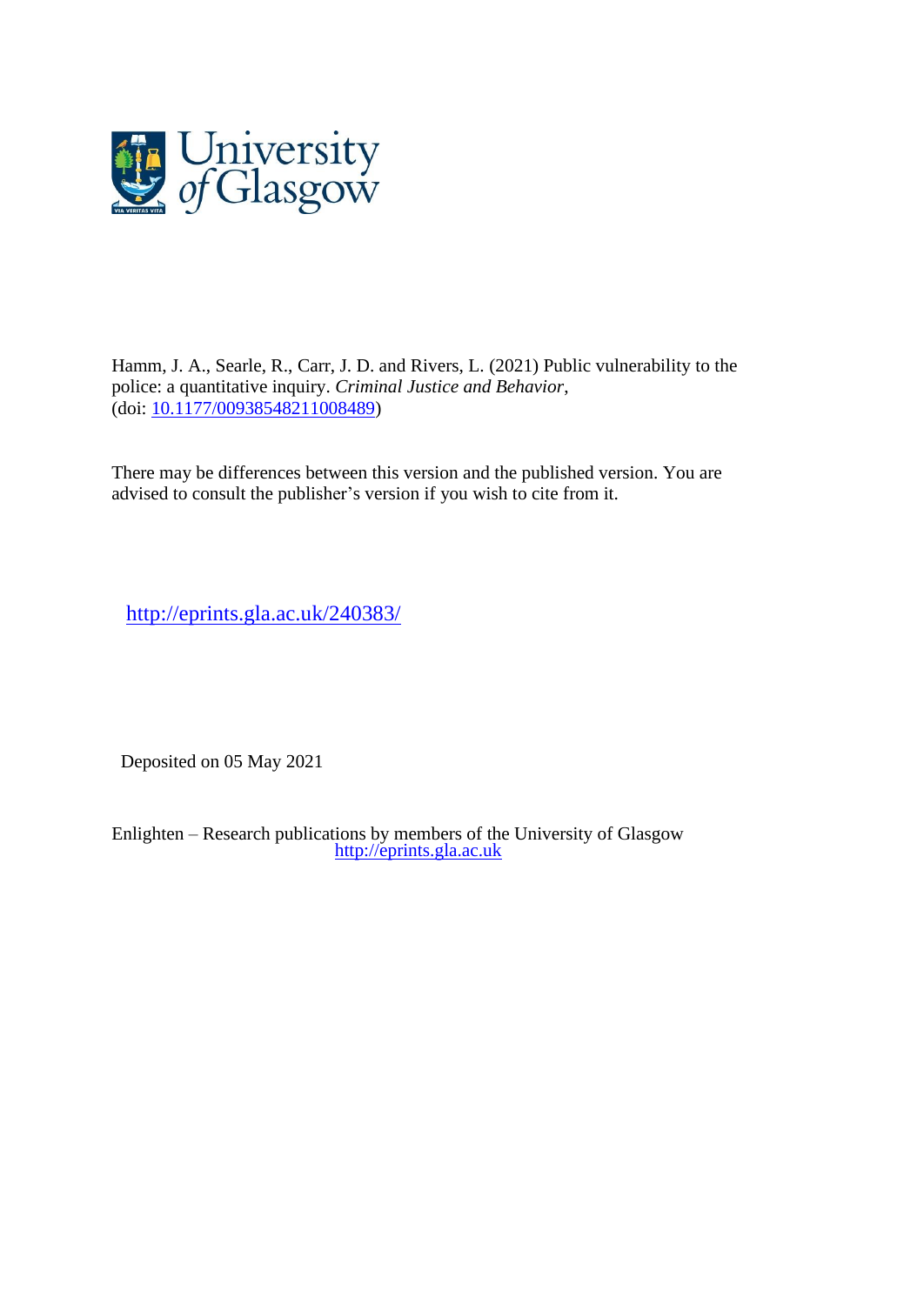# **Public Vulnerability to the Police: A Quantitative Inquiry**

Joseph A. Hamm\*: School of Criminal Justice & Environmental Science and Policy Program; *Michigan State University*

Rosalind Searle: Adam Smith Business School; *University of Glasgow*

James D. Carr: School of Criminal Justice; *Michigan State University*

Louie Rivers III: Department of Forestry and Environmental Resources; *North Carolina State University*

**J. A. Hamm** is an associate professor jointly appointed in the Michigan State University School of Criminal Justice and Environmental Science and Policy Program. His research seeks to advance a cross-boundary social science of trust in governance agencies like the police, courts, natural resource managers, and public health authorities.

**R. Searle** is Chair of Human Resource Management and Organizational Psychology in the Adam Smit Business School at the University of Glasgow. Her work uses organizational trust as a lens through which to study human resource management processes, organizational change, and counter-productive work behaviors.

**J. D. Carr** is a PhD student in Michigan State University's School of Criminal Justice. His work explores police-community relationships; public perceptions of trust, risk, and justice; personenvironment theories; and group violence and genocide.

**L. Rivers** is Associate Professor of Forestry and the Environment at North Carolina State University. His work focuses on the examination of risk and judgement and decision processes in minority and marginalized communities.

**\*Corresponding Author:** Joseph A. Hamm; School of Criminal Justice & Environmental Science and Policy Program; Michigan State University; Baker Hall, Rm 557; East Lansing, MI 48824; 517-355-6603; [jhamm@msu.edu](mailto:jhamm@msu.edu)

**Authors' Note:** The authors declare that they have no conflicts of interest relevant to this work.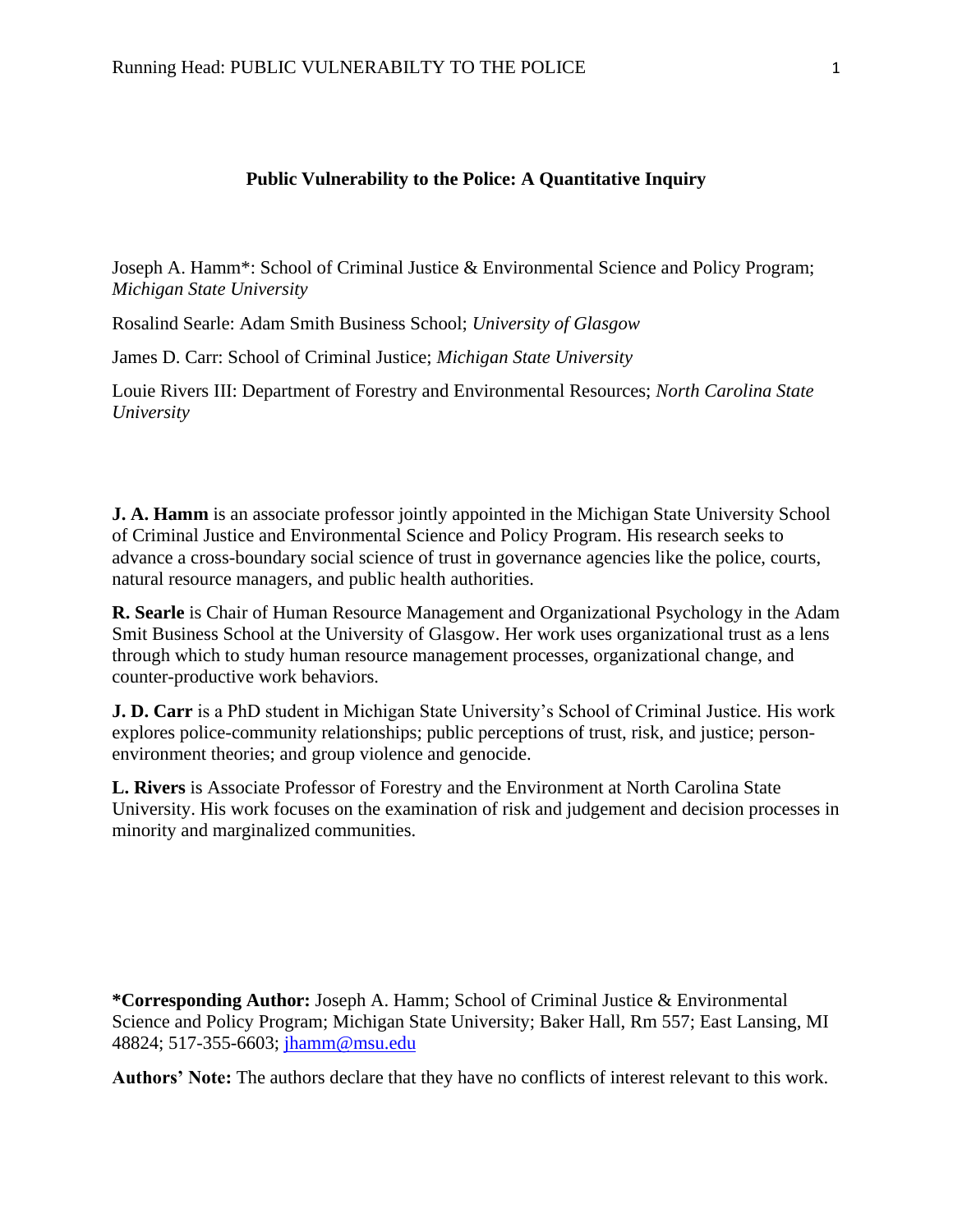**Abstract:** The recent protests regarding the state of policing in the US clearly demonstrate that how the police do their job creates a salient potential for harm to the public. This study applies a multidimensional paradigm of risk perception to quantify evaluations of police-caused harm. Using data from a national (US) convenience sample  $(n = 1890)$  that oversampled individuals who self-identified as Black or Muslim, we tested whether these evaluations vary systematically (using confidence intervals), whether they covary with police legitimacy (using Structural Equation Modeling), and the extent to which that covariance differs by demographic status (using Multiple Groups Structural Equation Modeling). Our results suggest that Black and Muslim individuals evaluate police-caused harm differently than do majority group members (White and Christian) on most, but not all, of the measured dimensions. We also find that those evaluations are predictive of trust and provide evidence of some level of consistency across communities.

**Keywords:** policing, risk, legitimacy, race, religion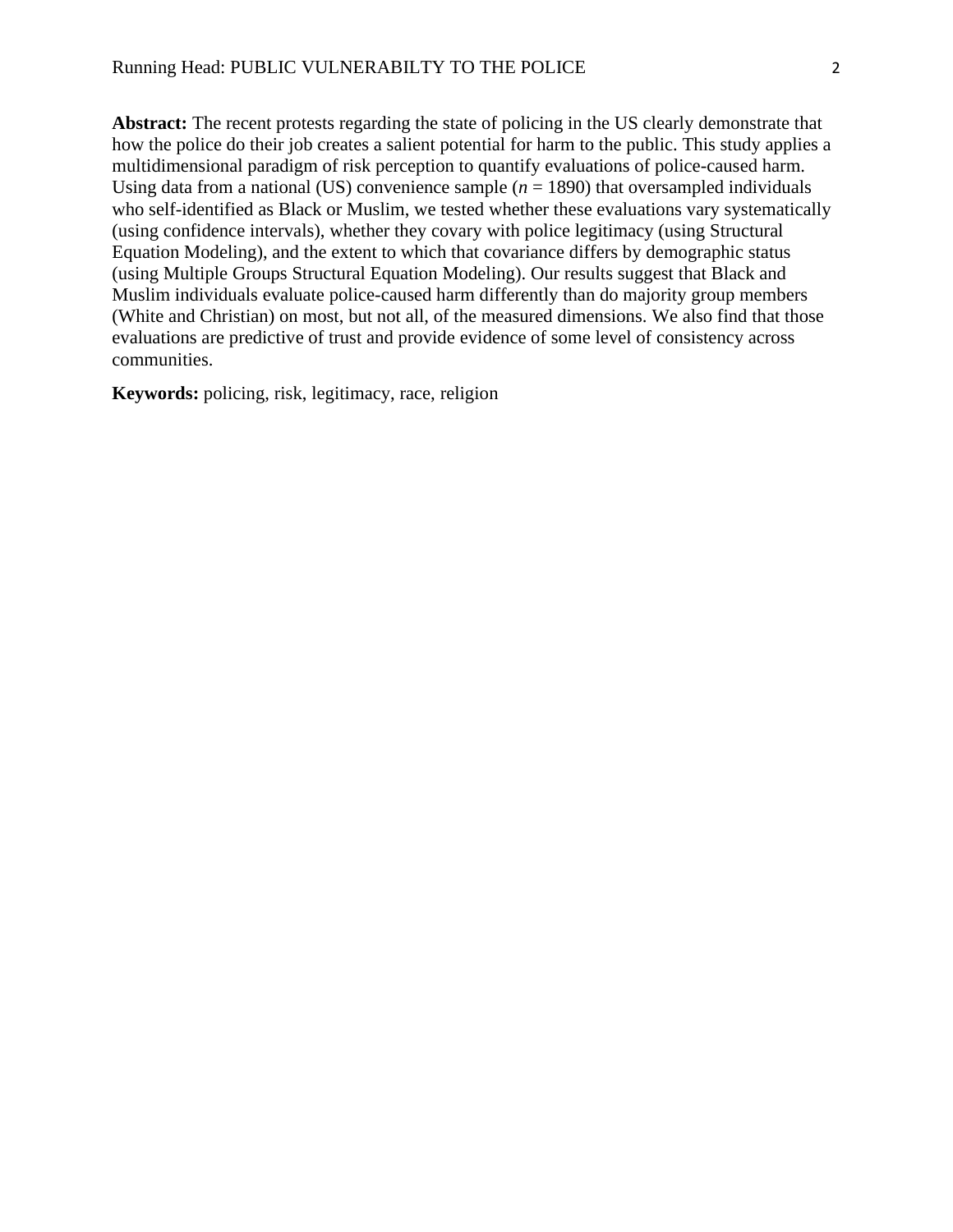The fundamental purpose of law enforcement is to facilitate social cohesion through deliberate actions that have the potential to cause harm (see Bottoms & Tankebe, 2017). Ideally, this police-caused harm is limited to the situations that we—as a society—deem acceptable, especially by restricting its application to those who can reasonably be argued to be deserving (i.e., "criminals"). Problematically however, the history of policing has been punctuated by highprofile incidents in which the deliberate actions of the police have caused legally, socially, and even morally inappropriate harm. These harms have important consequences for the policecommunity relationship as has been poignantly demonstrated by the social response to the deaths of Jakob Blake, Elijah McClain, George Floyd, Breonna Taylor, Michael Brown, and countless others. The current study builds upon the largely qualitative body of scholarly knowledge that has sought to understand how communities think about their vulnerability to the police. Specifically, we borrow a paradigm from research on risk perception to quantify these evaluations and facilitate tests of (1) whether they differ for two especially relevant minoritized communities (Black and Muslim) as compared to majority communities, (2) whether variability in these evaluations explains attitudes toward the police, and (3) whether the relations between these evaluations and police legitimacy vary across communities.

### **Harm and Policing**

Managing modern social systems is a question of managing harm (Giddens, 1991). Every interaction between agentic actors (that is, individuals or groups that have the ability to act deliberately) carries with it the possibility that either party could choose to act in a way that would cause harm to the other. Some have gone so far as to refer to this as part of a "fundamental human dilemma (Lind, 2001, p. 61)" such that in order for a society to function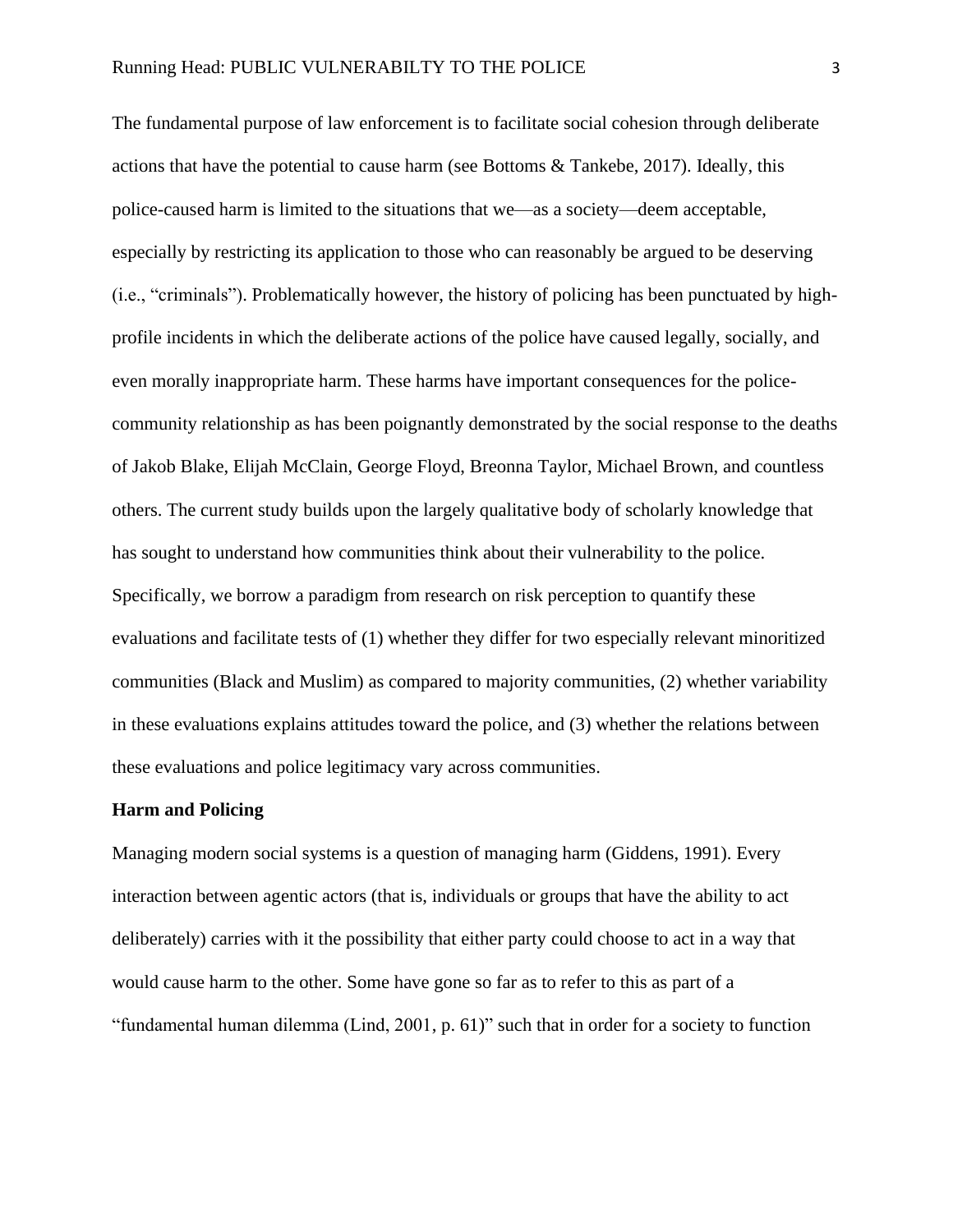effectively, people must generally be willing to accept some level of potential for harm to each other (Newton et al., 2018).

To facilitate this willingness, virtually every society has instituted some kind of system of formal social control and policing typically features prominently (Bottoms & Tankebe, 2017). In most of these systems, law enforcement agents are granted considerable authority and discretion to deploy in preventing and addressing what we refer to here as external harms. These harms are external to the focal relationship between the trustor and the police in that they arise from the deliberate actions of others. Thus, these harms include most criminal and deviant behavior, and range from specific interpersonal victimization to more general problems like social disorder. In many ways, it is precisely these harms that the police are designed to address (Mastrofski, 2004) and a considerable body of research suggests that the public cares deeply about them (e.g., Jackson, 2006).

It is important, however, to recognize that empowering the police to address these external harms creates its own potential for internal harms that arise from the deliberate actions of the police. These harms not only arise from individual, officer-level decisions like who to detain and the level of force to apply, but also from agency-level decisions like patrol strategies, resource deployment, and personnel management. An equally considerable body of evidence suggests that at least some communities also recognize and care deeply about their potential for experiencing these harms (e.g., Cobbina, 2019). Much of this work has focused on concrete, physical injury (e.g., Armaline et al., 2014; Thompson & Lee, 2004), but there is also evidence to suggest that these harms can include more amorphous injuries like violations of what the public believes law enforcement should be. Embrick goes so far as to argue that empowering the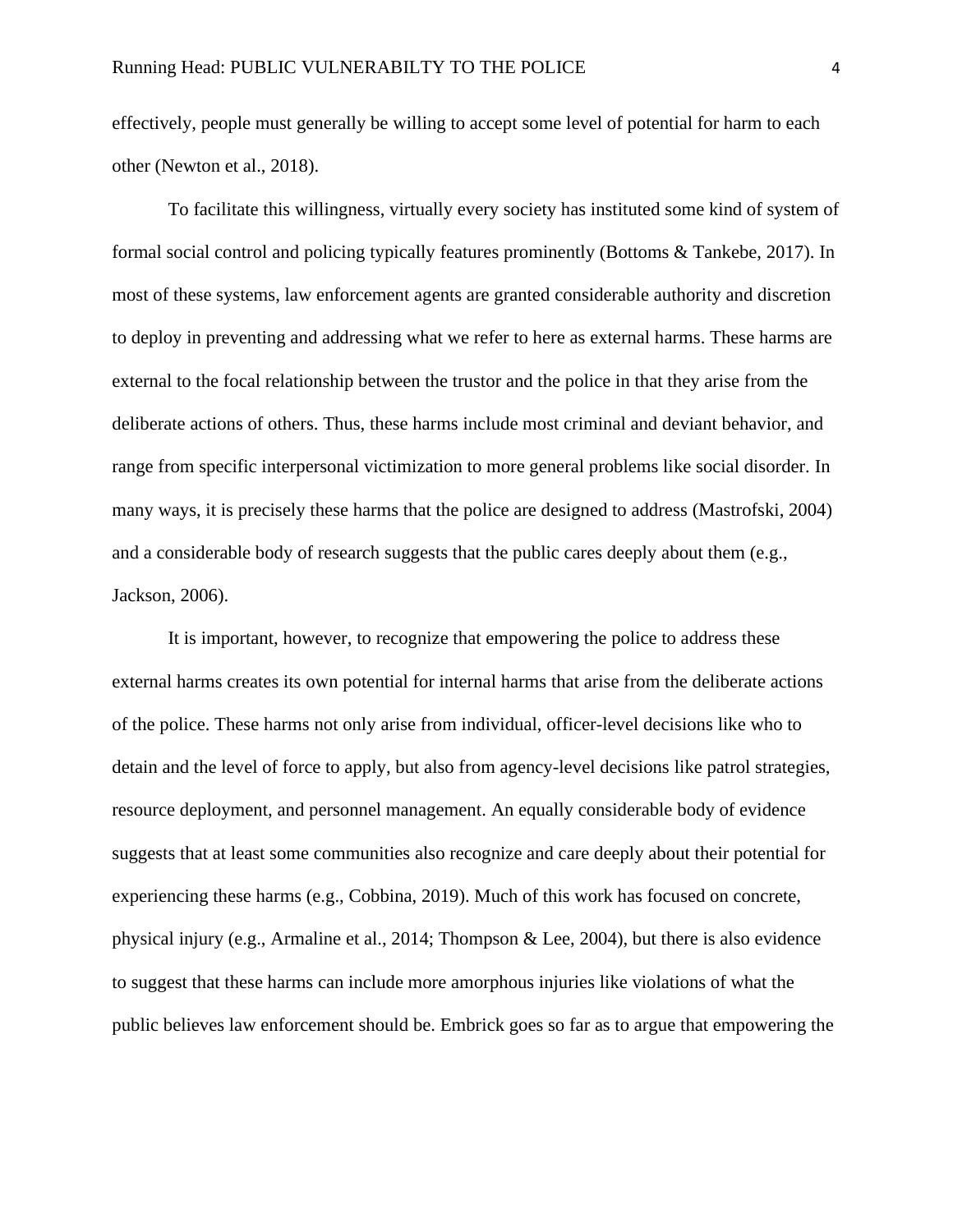police at all "represents a rearticulation of slavery and Jim Crow era practices specifically designed to socially control people of color (2015, p. 837)".

We argue that internal and external harms are, therefore, distinct but that they are importantly connected such that decreasing the potential for one type of harm can increase the potential for the other. For example, a community may seek to reduce its perceived potential for interpersonal victimization (external harm) by championing proactive policies which, even if successful, will create a greater potential for harm from police actions (internal harm), especially for the disenfranchised. The history of stop-and-frisk policies in New York City and elsewhere provides an excellent example of such a tradeoff (White & Fradella, 2019). In these communities, heightened fear of crime led to an expansion of police activity that, although intended to reduce external harm<sup>i</sup>, exacerbated internal harm to marginalized communities. We, therefore, argue that these harms are transferable across types (i.e., from external to internal) and can be displaced across individuals or groups (i.e., from the more affluent to the disenfranchised).

#### **Previous Research**

The majority of the research that has examined harm in the policing context has focused on external harms, investigating concerns like fear of victimization (e.g., Warr, 1984), fear of crime (e.g., Jackson, 2006), and neighborhood disorder (e.g., Ross & Mirowsky, 1999). This work consistently finds that these perceptions matter, especially as bases of attitudes toward the police (e.g., Dowler, 2003). Less attention, however, has been paid to internal harms. Nonetheless there are small but significant bodies of relevant scholarship. The first is typically comprised of large, often nationally representative, quantitative evaluations of the extent to which the public reports concern about a particular kind of internal harm: police violence. In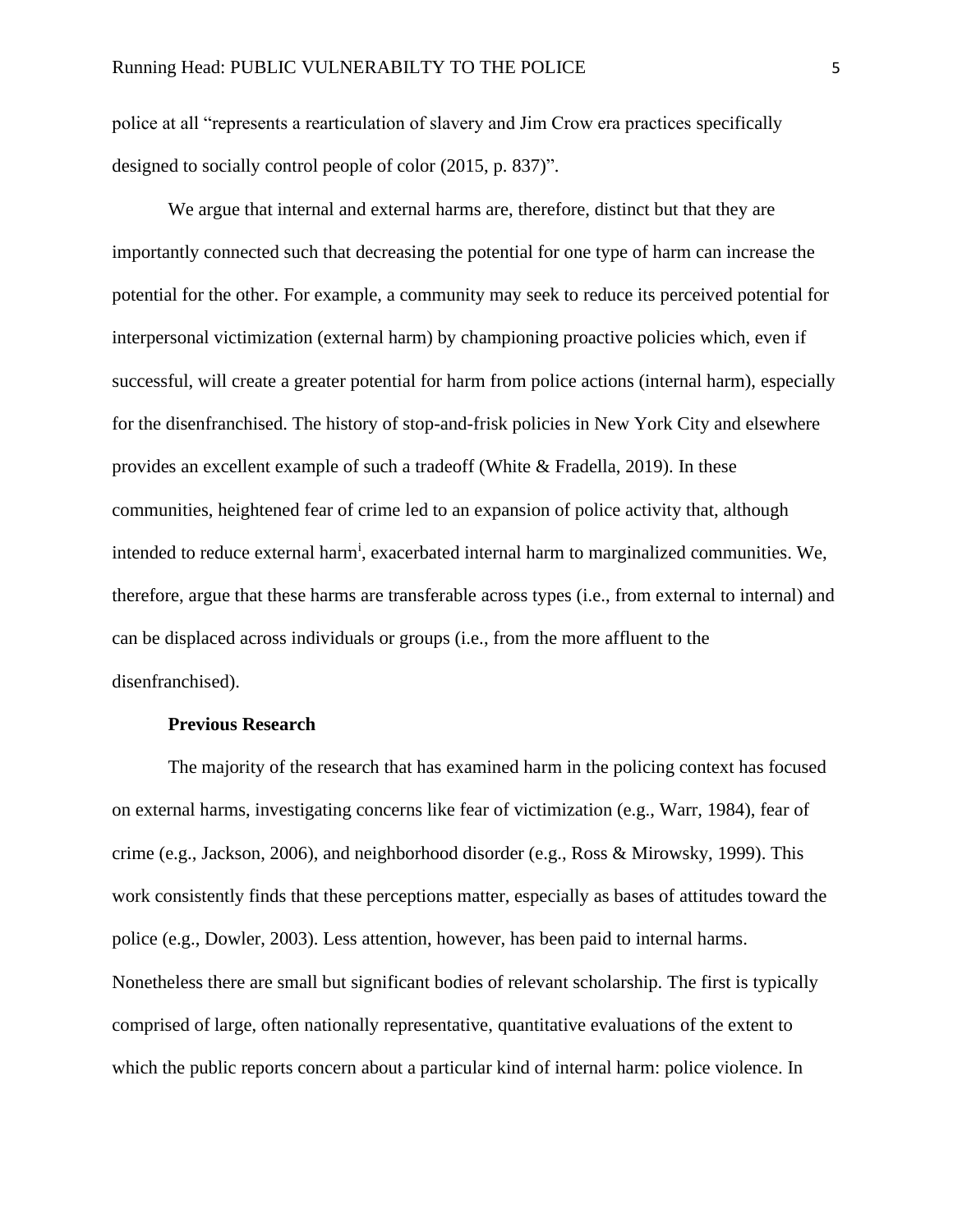general, this work suggests that Black (e.g., Trahan & Russell, 2017) and Hispanic communities (e.g., Graham et al., 2020) experience greater concern. The second body of work typically relies on qualitative examinations of how minoritized communities' think about their relationships with the police. Much of this work focuses on Black youth who also tend to report especially negative evaluations of harm from the police, but it also suggests that their concern extends beyond police violence (e.g., Brunson & Miller, 2006; Carr et al., 2007). A qualitative meta-synthesis by Nordberg and colleagues (2015) identified several key themes, only one of which addressed concrete personal injury ("police are dangerous"). The other three focused on more amorphous harms to ideas like feelings of security ("police are ineffective"), autonomy ("police are controlling"), and dignity ("police are prejudiced"). This mix of concrete, personal harm and more amorphous, conceptual harm echoes in studies examining adult experiences. Regarding concrete injuries, some participants have gone so far as to espouse the view that the police are a dangerous "gang" with a legal mandate to harass, assault, and kill (Armaline et al., 2014), a perspective that is often reinforced by awareness of disproportionately applied policing practices (e.g., Gelman et al., 2007) and high-profile incidents (e.g., Cobbina, 2019; Kochel, 2017). Regarding more amorphous harms, research suggests that some communities of color recognize a salient potential for harm from simply being disparately policed (e.g., Jones-Brown, 2007). Although some of this research has connected these concerns to a concrete risk of physical injury, it is clear that a belief that the police are agents of a system designed to keep people of color "in their place" represents its own harm even when it does not result in physical violence. Applying Atuahene's theory of dignity taking and dignity restoration (e.g., 2016), Acevedo argues that "the outrage caused by 'Ferguson encounters' is about more than the loss of time or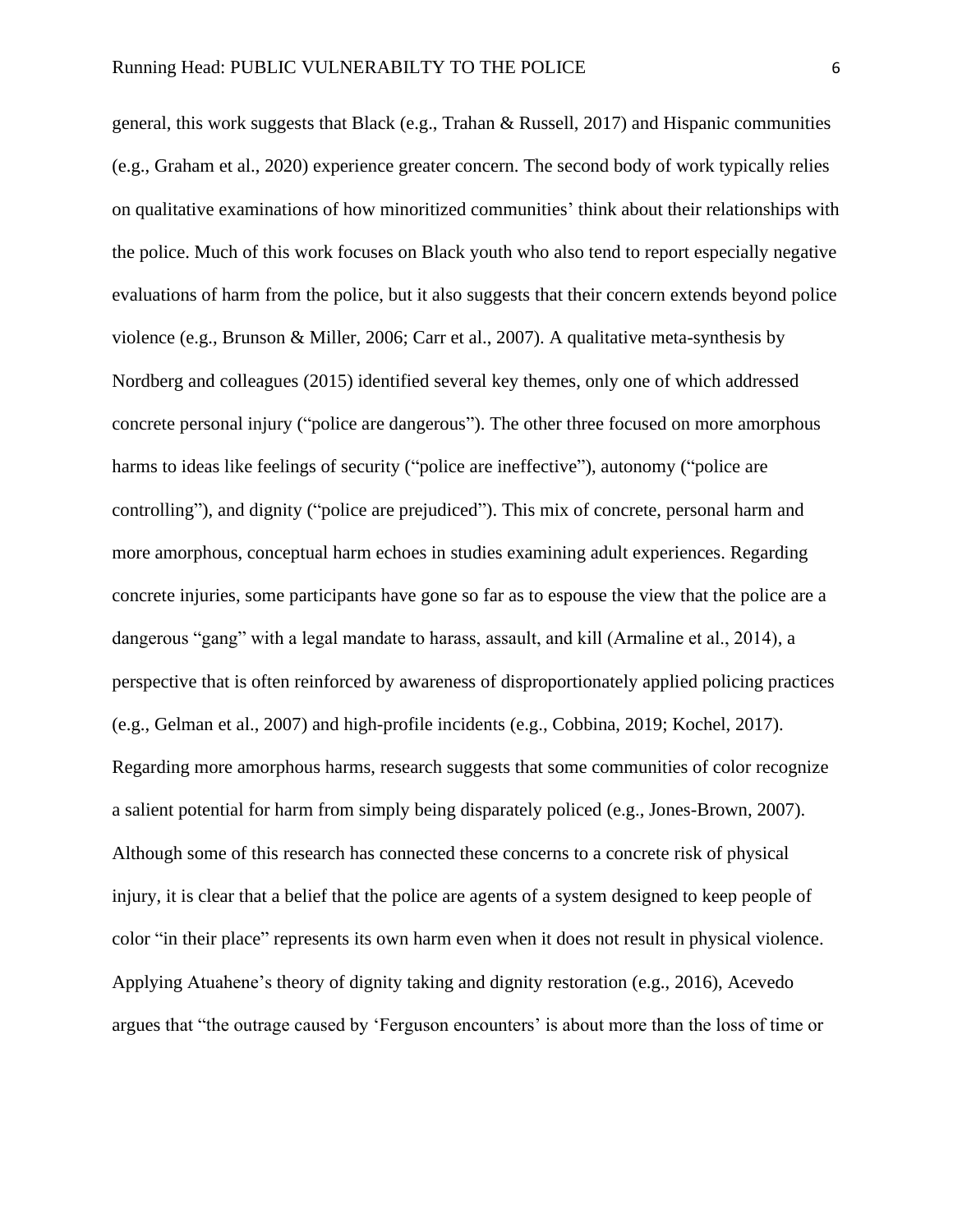money to individuals or families; it is, at heart, about a loss of dignity suffered by wide swaths of the American public (2015, p. 622; see also Baer, 2017).

Synthesis of this work clearly suggests that at least some communities experience a salient potential for experiencing a variety of internal harms, but it remains less clear how these evaluations might vary. Of particular note is the relatively more limited attention paid to other communities that may have importantly different relationships with law enforcement. Thus, although discussions of police-caused harm have tended to focus on Black communities, there is a growing recognition that counter-terrorism policing has—or at least could have—comparable negative consequences for individuals who identify as Muslim (see Aziz, 2014). Research from the UK and Australia highlights these concerns, suggesting that individuals in Muslim communities themselves to have more negative experiences with legal authorities specifically because of efforts to control terrorism (Cherney & Murphy, 2013). Indeed, the dynamics that underpinned the harm caused by stop-and-frisk in New York City were echoed in London's Muslim communities following the 7-7 terror attacks (Parmar, 2011).

# **Current Study**

The previous literature clearly suggests that at least some communities perceive some level of vulnerability to a variety of internal harms rooted in the actions of the police. Nonetheless, the conclusions of this work are constrained by its focus on quantitative work that has specifically investigated attitudes toward police violence or broader qualitative efforts in targeted communities. The current study builds upon this literature by applying a theoretical paradigm from risk research, a subfield of social psychology that seeks, in part, to understand individuallevel variability in evaluations of potential harm. One of the oldest approaches to understanding this variability is the Psychometric Paradigm (e.g., Slovic et al., 1985), which argues that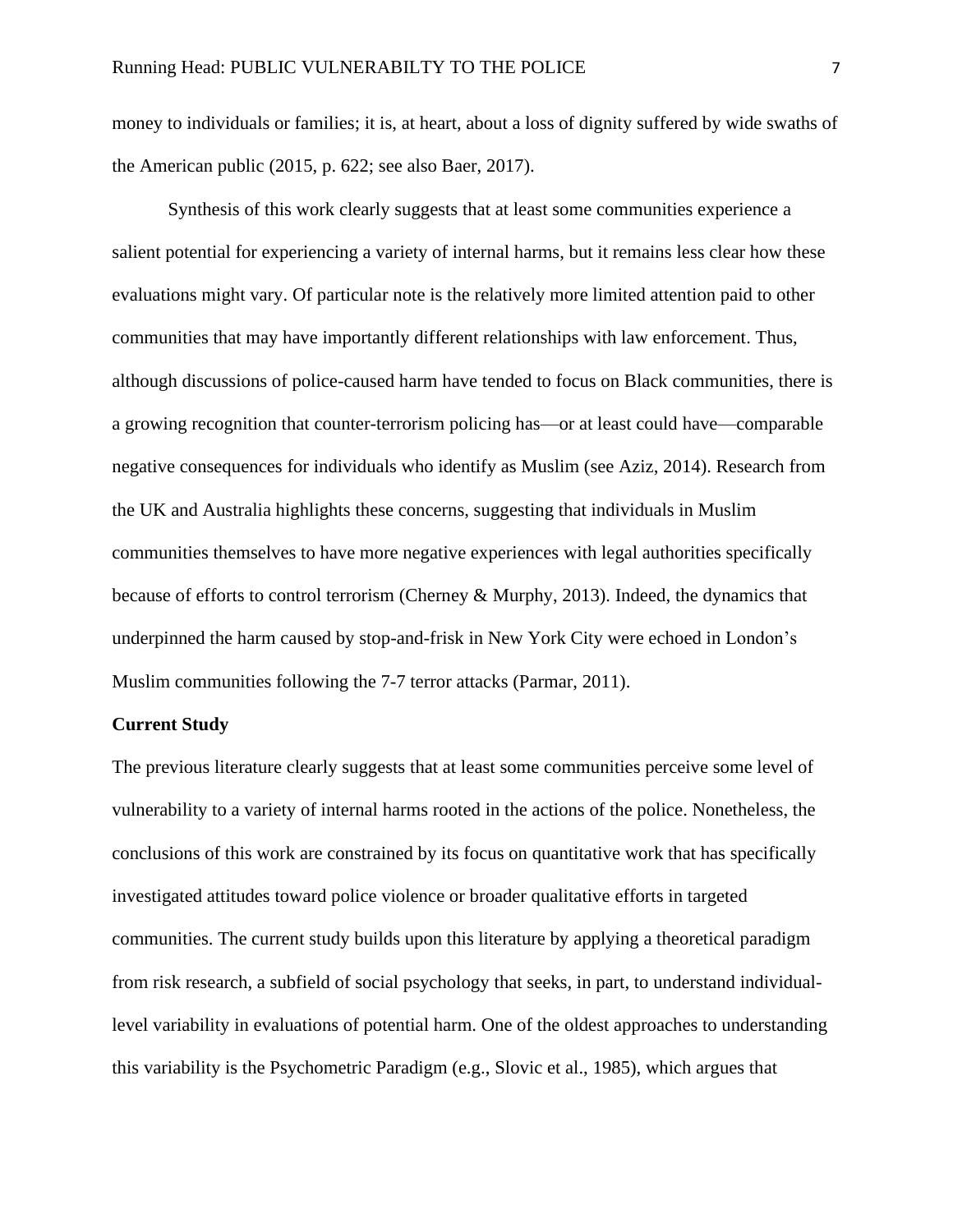understanding how people think about different hazards (that is, things that have the potential to cause harm) requires assessment of differences in evaluations of the resultant harm itself. The paradigm further argues that these evaluations are multidimensional and include the focal person's thoughts about their capacity to control whether exposure to the hazard leads to harm, the immediacy of experiencing harm following exposure, their knowledge about the harm and the knowledge they attribute to those with a responsibility for managing it, their capacity to control whether or not they are exposed to the harm in the first place, the breadth of the harm's impact, fear of the harm itself, and its severity. Research suggests that no single dimension fully characterizes these evaluations and that they vary, not only as a function of the specific hazard, but also as a function of individual differences, even when addressing the same hazard (e.g., Bronfman et al., 2008; Finucane et al., 2000).

**Hypothesis 1.** To date, this paradigm has not been applied to policing, but at least some of these dimensions may be useful for explaining variability in evaluations of police-caused harm. Take for example, the capacity to control exposure to the police and whether the individual is then able to make choices that impact whether that exposure leads to experiencing harm. Both previous research and anecdotal media reports strongly suggest variability in the extent to which people believe that following the law and "doing everything right" actually reduces the likelihood of exposure to the police (e.g., being pulled over) or the likelihood that those interactions would result in harm. Discussions about driving-while-Black address this poignantly, suggesting that some experience a salient lack of control over exposure to and harm from law enforcement during traffic stops because of the color of their skin (Lundman & Kaufman, 2003), and this concern also extends to Muslim communities (Chon & Artz, 2004; Sharma, 2003; Young, 2004). Similarly, there is some evidence of increased levels of fear and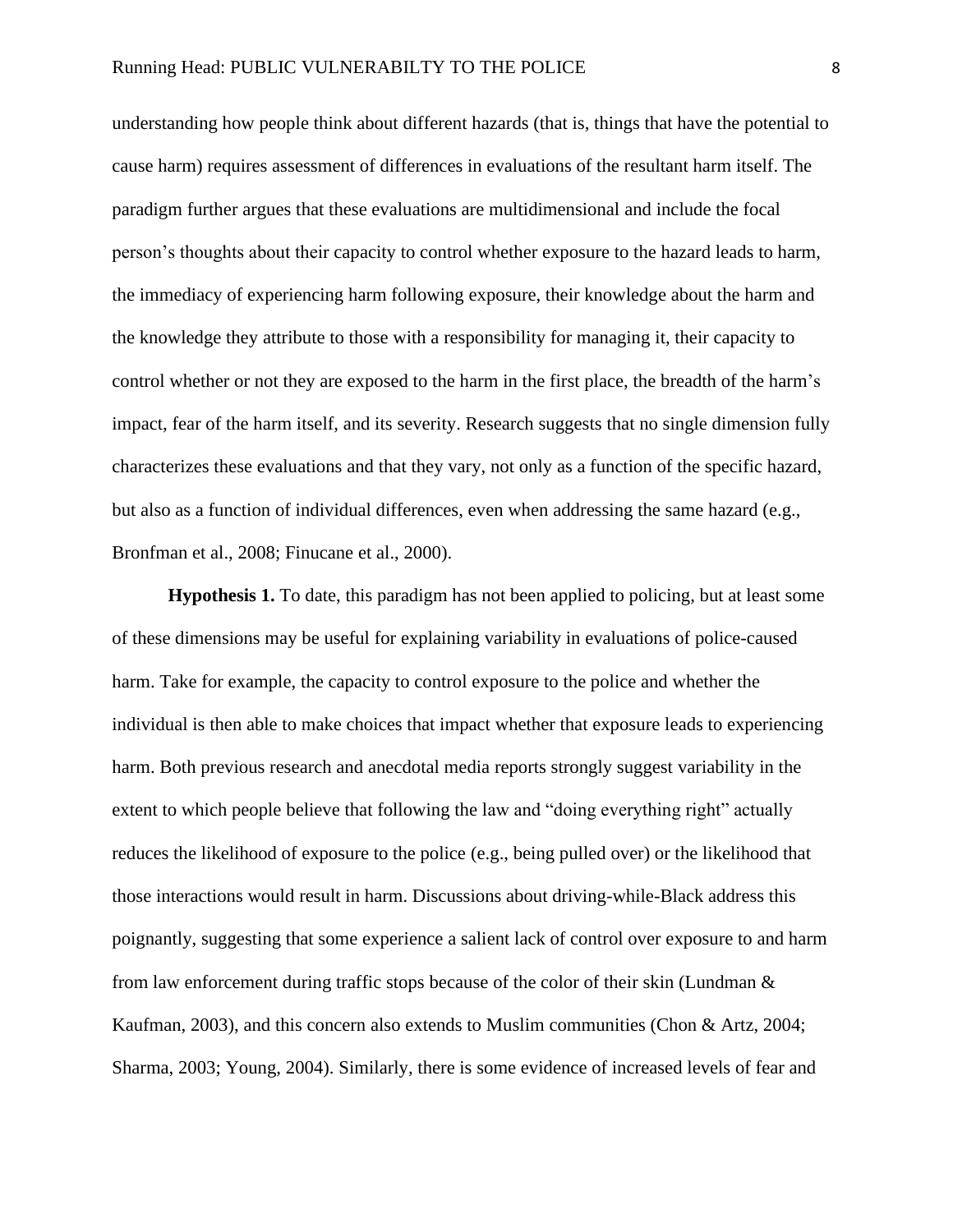severity in at least some Black (see Lebron, 2017) and Muslim communities (e.g., Henderson et al., 2006). We, therefore, pose our first hypothesis: Endorsement of the dimensions of internal harm will vary such that Black and Muslim participant responses will be significantly different from majority participant responses (H1).

**Hypothesis 2.** Scholars often assume that the more a community perceives itself to be vulnerable to internal harm, the more negatively it will evaluate the police. Importantly, however, the previous literature is typically poorly positioned to test this. To be sure, a considerable body of work suggests that many minoritized communities have both salient concerns about internal harm and poorer evaluations of the police but very little of this work has empirically connected them. Of the work that has considered both, most is qualitative (thus challenging the ability to speak to covariance) and focuses heavily on communities where minoritized resident perceptions are likely to be especially negative (e.g., Oakland; Armaline et al., 2014; Ferguson; Kochel, 2017; Milwaukee; Desmond et al., 2016). This may mean that the concurrence of poorer perceptions of law enforcement and of harm arise simply as a product of sampling biases. In line with this largely untested postulation, we hypothesize a significant negative relation between evaluations of internal harm and police legitimacy, but we increase our contribution by testing this relation in light of the Integrated Framework of Legitimacy (IFL; Hamm et al., 2017). The IFL joins with considerable other work highlighting legitimacy as a critical element of the police-community relationship (see Tyler, 2006) but diverges from this work by arguing that legitimacy can be best understood as a framework of component constructs organized into four stages: evaluations of personal and vicarious interactions with the police (e.g., procedural fairness), evaluations of the police (e.g., normative alignment), internalized psychological states (e.g., trust), and behavioral reactions (e.g., cooperation). Although the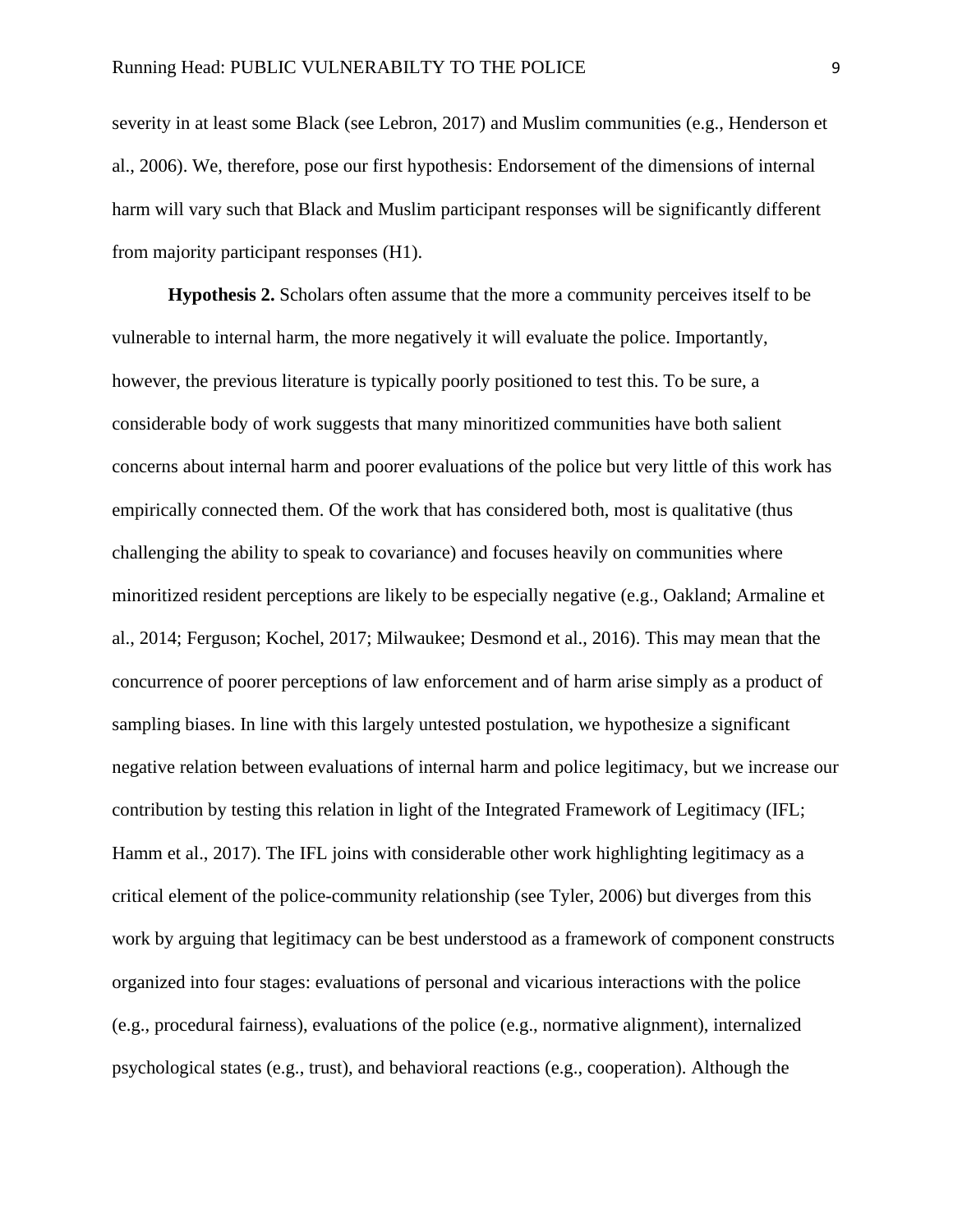internal harm dimensions may impact a number of constructs within these stages, we focused on trust, operationalized here as an internalized psychological state characterized by a willingness to accept vulnerability to harm from the deliberate actions of the police (see Mayer et al., 1995). Thus, although evaluations of internal harm may impact the way the public thinks about interactions with the police and the police themselves, we argue that its primary effect should be on the extent to which the individual feels willing to accept their vulnerability to that harm. We therefore pose our second hypothesis: The evaluations of internal harm will account for predictive variance in trust in the police independent of the variance accounted for by its other predictors within the IFL (H2).

**Research Question 1.** Extant literature provides solid ground for posing hypotheses regarding differences in the evaluations of internal harm and their relation with police legitimacy. What is less clear, however, is whether the covariance among these concepts varies across communities. Thus, although differences in demographic statuses may result in differential relations between the evaluations of internal harm and trust in the police, it may be that these links are more invariant. To date no research has considered this directly, but work investigating what has become known as the Invariance Thesis suggests that statistical relations among legitimacy constructs are reasonably consistent (e.g., Wolfe et al., 2016). On the other hand, however, research comparing attitudes toward the police in developed and developing countries have begun to show some evidence of inconsistency and there is reason to believe that this could be rooted in differences in evaluations of potential harm (see Tankebe 2009). We, therefore, pose an additional exploratory research question. Does the utility of the evaluations of internal harm in explaining variance in trust in the police vary across communities (RQ1)?

# **Method**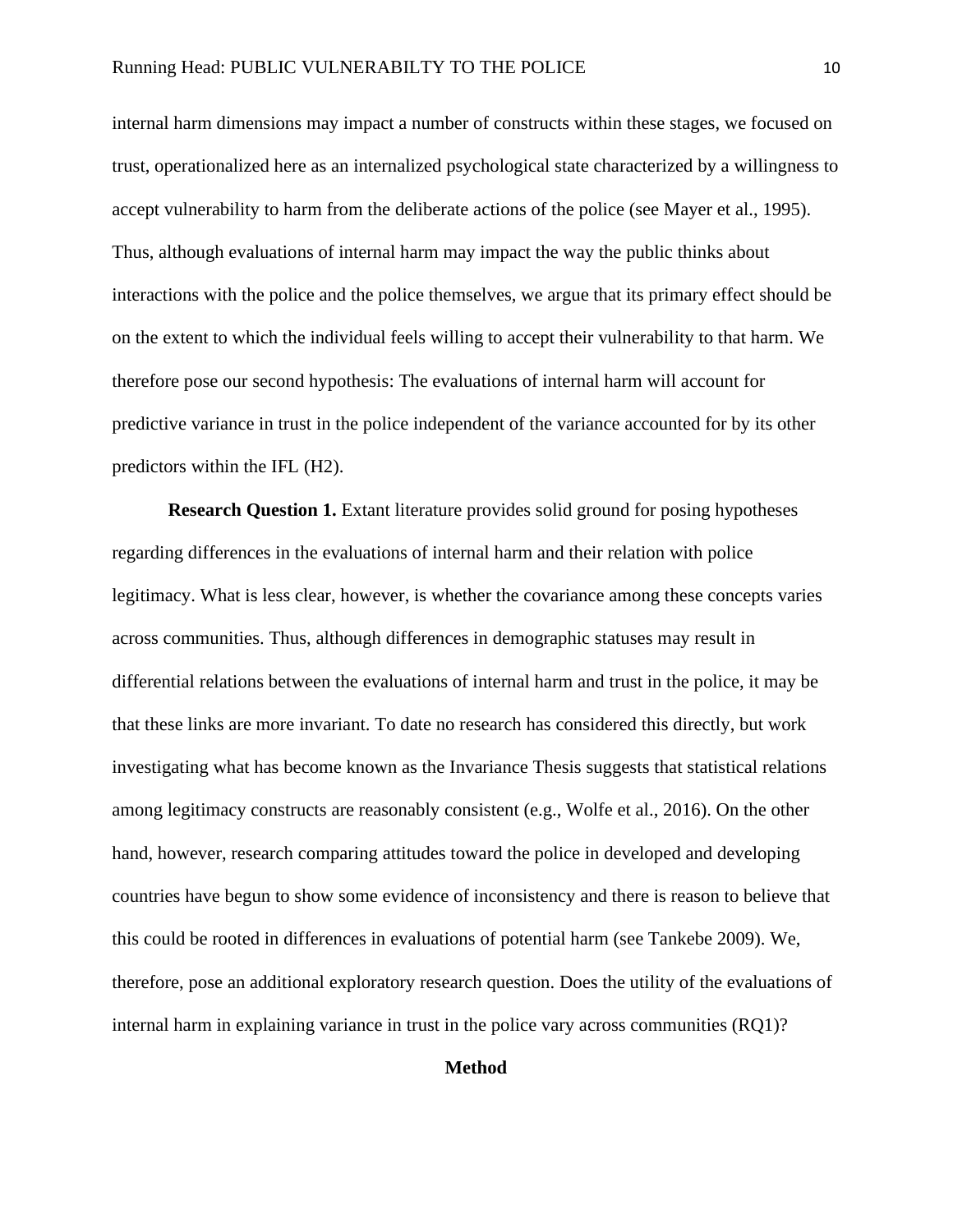Data were collected from a national (US) convenience sample via Qualtrics Panels in 2017. Participants were invited from a variety of sources by Qualtrics to complete an online survey in return for compensation which varied as a function of how the individual was recruited (e.g., individuals recruited via rewards programs were typically compensated with rewards points). Participation was open to any adult US resident but because we were particularly interested in two minoritized communities, quotas were used to oversample individuals such that the final sample was roughly divided in thirds across participants who self-reported as Black but not Muslim (non-Muslim Black; NMB), Muslim, and White but not Muslim (non-Muslim White; NMW). All procedures were approved by the Michigan State University Human Research Protection Program.

### **Materials**

After providing informed consent, participants completed three sections addressing vulnerability, attitudes and reactions regarding the police, and a demographic questionnaire. To address the potential for order effects, the vulnerability and attitude sections were presented in counterbalanced order. The vulnerability section began with a brief statement about internal harm, referred to here as the "negative impacts of police actions (NIPA)". In this statement, participants were reminded of the important role that the police play in protecting communities from external harm, and of the considerable discretion afforded them in working to accomplish this responsibility. To reduce the potential for biasing responses by focusing on the negatives, the statement then explained that the bulk of the impact of police actions is typically positive. Nonetheless, it noted that "there is always some level of risk of negative impacts at both the individual and societal level" and concluded by noting that the current survey sought to understand how people think about the potential for negative impacts of police action, "no matter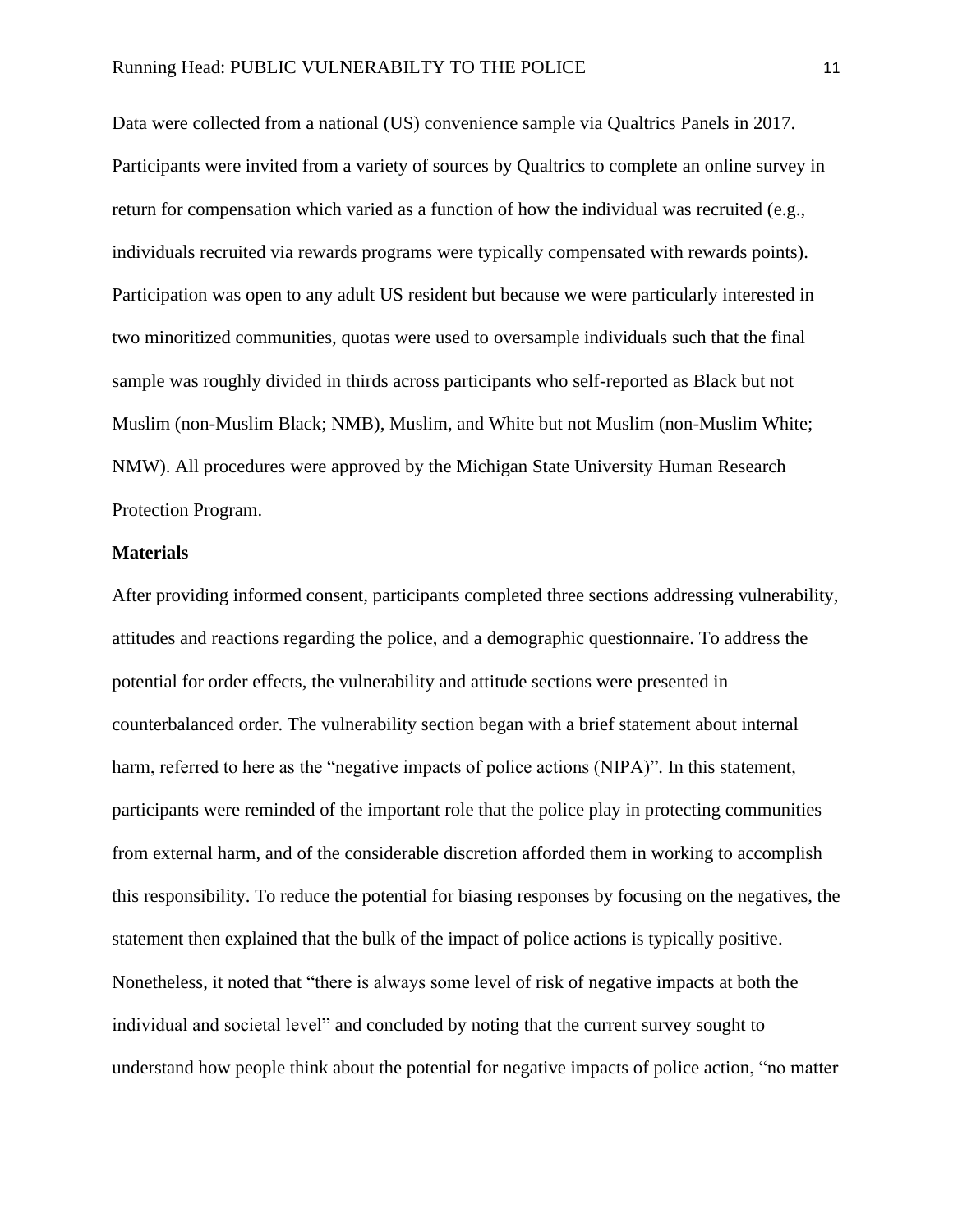how large or small". To concretize the task, participants were then asked to report as many as five, but no fewer than two, negative impacts of police actions. These responses were not treated as data in themselves. Instead, participants were instructed to keep these specific impacts in mind but to consider a variety of possible negative impacts as they completed the rest of this section. Participants were next asked to report their evaluations of the NIPA using measures drawn from research on the Psychometric Paradigm (see Benthin et al., 1993; Slovic et al., 1985). Eight dimensions were identified, and single item measures for each were modified to address the policing context (scored on bipolar, 11-point scales; see Table 1).

# Insert Table 1

The constructs included in the attitudes and reactions section were guided by the Integrated Framework of Legitimacy (IFL; Hamm et al., 2017). Thus, measures were included that represented all four framework stages: evaluations of interactions (here procedural fairness and procedural unfairness), evaluations of the target itself (ability, benevolence, integrity, and normative alignment), internalizations (trust), and reactions (specific and general cooperation). In order to standardize referents across questions, participants were asked to focus on the police agency responsible for patrolling their neighborhood. In addition to the IFL constructs, three other control variables were included. The first was a measure of fear of crime (e.g., Circo et al., 2018) which assessed external harm as the extent to which the participant felt likely to be criminally victimized in their neighborhood. Two personality-level controls were also included to account for individual differences in attitudes towards others generally (propensity to trust; Pew Research Center, 2007) and toward the law (legal cynicism; Sampson & Bartusch, 1998). All questions were scored on 1-7 "*strongly disagree*" to "*strongly agree*" scales with a neutral mid-point (4 "*neither agree nor disagree*") with two exceptions. The response options for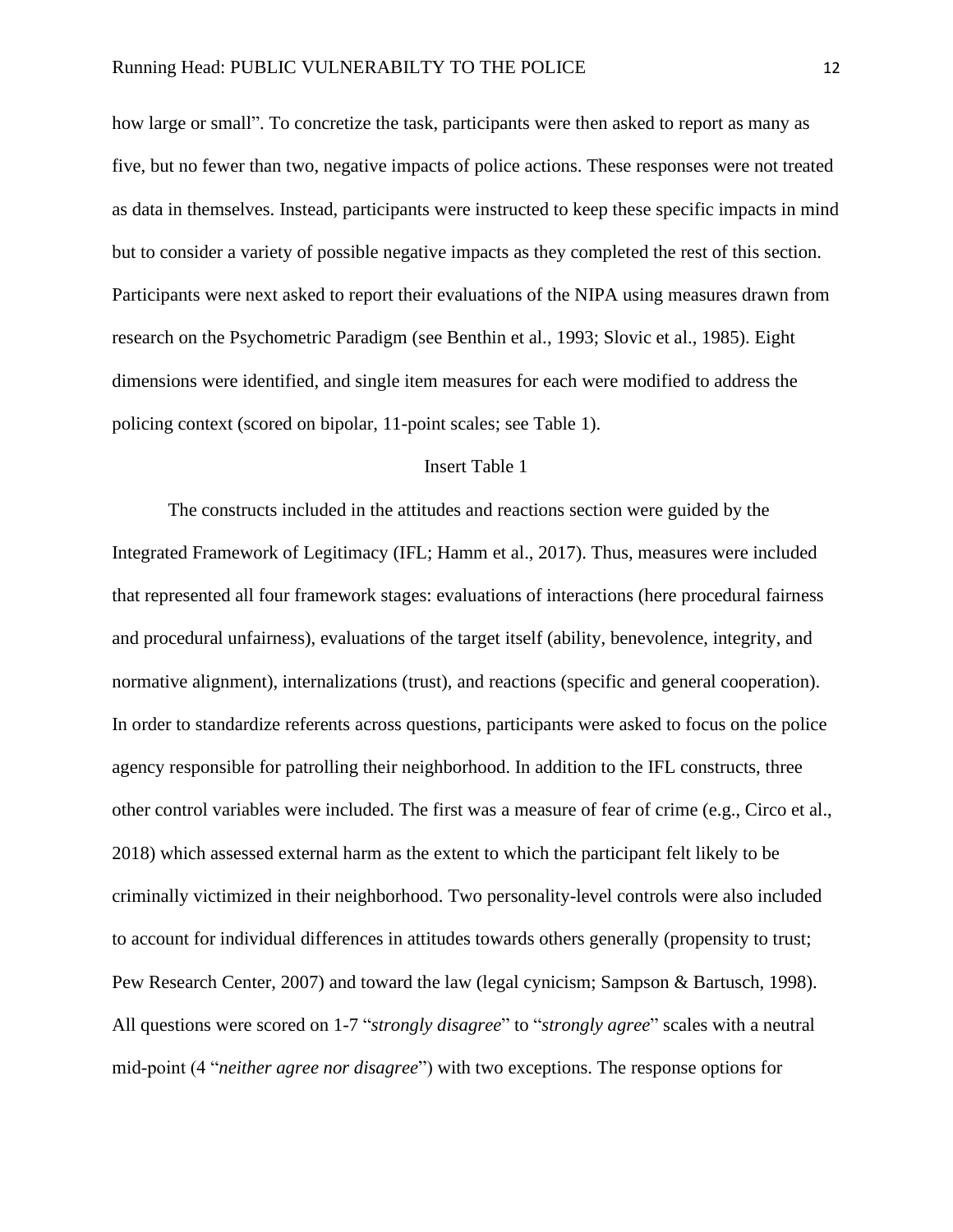specific cooperation were labeled such that 1 indicated "*very unlikely*" while 7 indicated "*very likely*" (4 "*undecided*"). Fear of crime was scored on a similarly labeled 6-point scale without a neutral midpoint.

# **Participants**

The final sample<sup>ii</sup> included 1,890 participants, the plurality of whom were female (67%), married (42%), had completed at least a bachelor's degree (57%), and lived in households that earned less than \$50,000/year (56%; 29% made less than \$25,000/year). Participants' median age was 39 (SD = 16.28) and 78% of the sample reported living in the United States all their life (less than 5% had lived in the US for less than 5 years). Twenty-eight percent of the complete sample reported having contact with a police officer in the last 6 months and of those, 71% reported being satisfied with their treatment.

To address the non-orthogonal nature of race and religion, we focused our demographic analyses on two separate variables. The first collapsed across race to compare Black (35.4%) and White participants  $(36.6\%;$  other races/ethnicities = 28%) while the second collapsed across religions to distinguish Muslim participants (32.5%) from two "majority" religious classifications, Christians (30.0%) and non-religious individuals (17.8%; other religious affiliations  $= 19.7\%$ ). Note that because they combine several races, ethnicities, and religious affiliations, the interpretation of the "other" categories is complicated. We, therefore, do not offer specific explanations regarding how or why they might differ from the focal demographic categories, but we do report their mean values in the tables.

#### **Results**

#### **Hypothesis 1**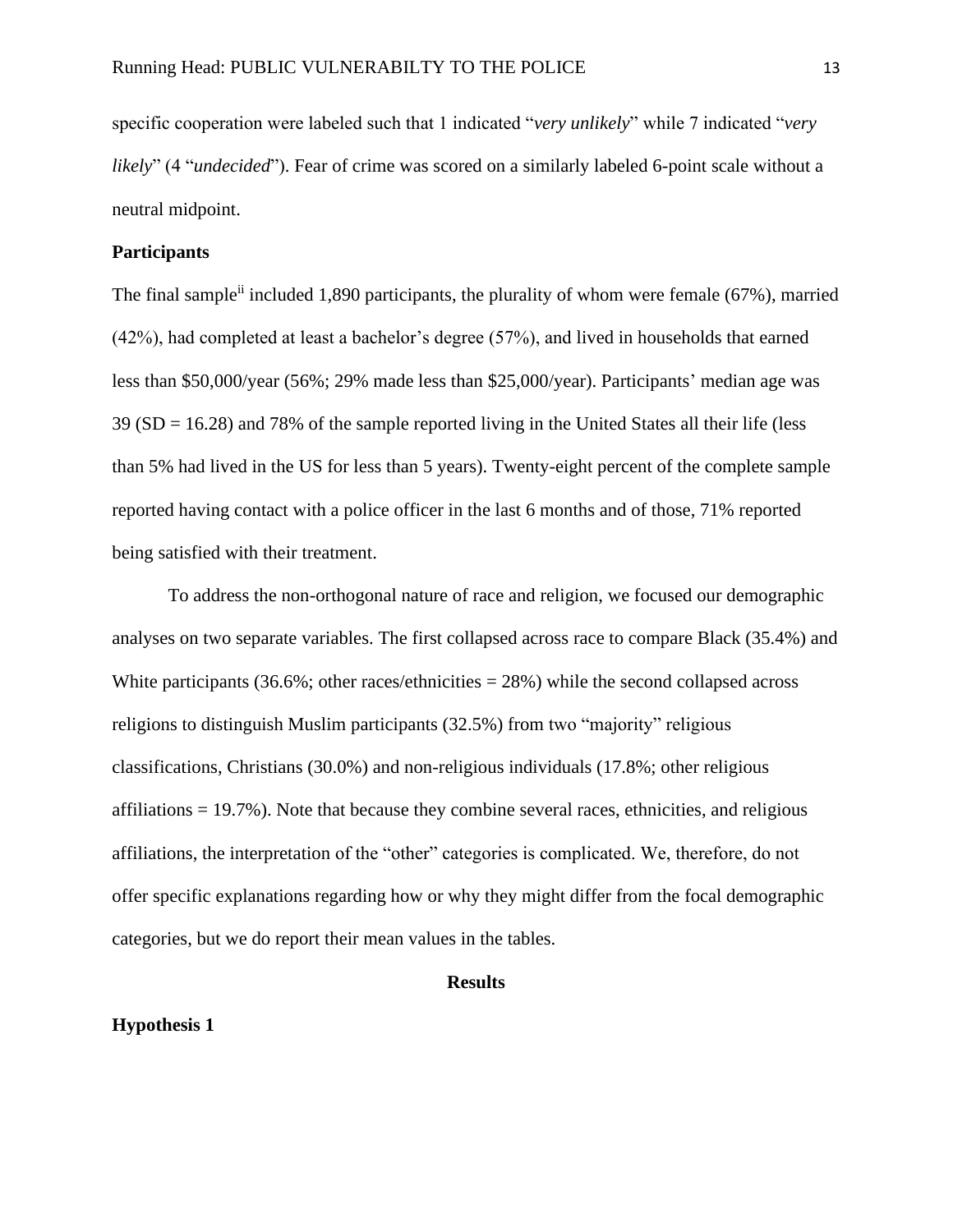To test our first hypothesis—that Black and Muslim evaluations of internal harm will be significantly different from majority responses—we computed 95% confidence intervals around the means of the internal harm dimensions for each of the demographic groups (this test approximates an independent samples *t*-test). We then evaluated the means by participant race (see Table 2). As hypothesized, the analyses revealed significant differences for seven of the eight internal harm dimensions. Compared to Black participants, White participants reported feeling that they have more control over the consequences of police contact (Consequence of Choices), that the negative impacts of police actions were more delayed (Immediacy of Effects), that people like them know less about the negative impacts (Knowledge [Like Me]), that they have more control over whether they have contact with the police (Control of Exposure), that the breadth of the impact of these harms is confined to individuals rather than affecting larger groups (Breadth of Impact), and that people like them experience less fear (Fear) and see the negative impacts as less severe (Severity). White and Black participants, however, did not significantly differ in the extent to which they believed that people in power know about the potential for harm (Knowledge [In Power]) for which both groups reported means significantly above the midpoint (4).

### Insert Table 2 here

The results comparing participant responses by religion also partially supported the first hypothesis (see Table 3). Compared to Muslim participants, Christian participants felt that they have more control over the consequences, that the effects are more delayed, that they have more control over exposure, and that the NIPA are less feared and less severe. Non-religious participants were less consistently different from Muslim participants and only reported feeling more control over the consequences and lower severity. None of the religious affiliations differed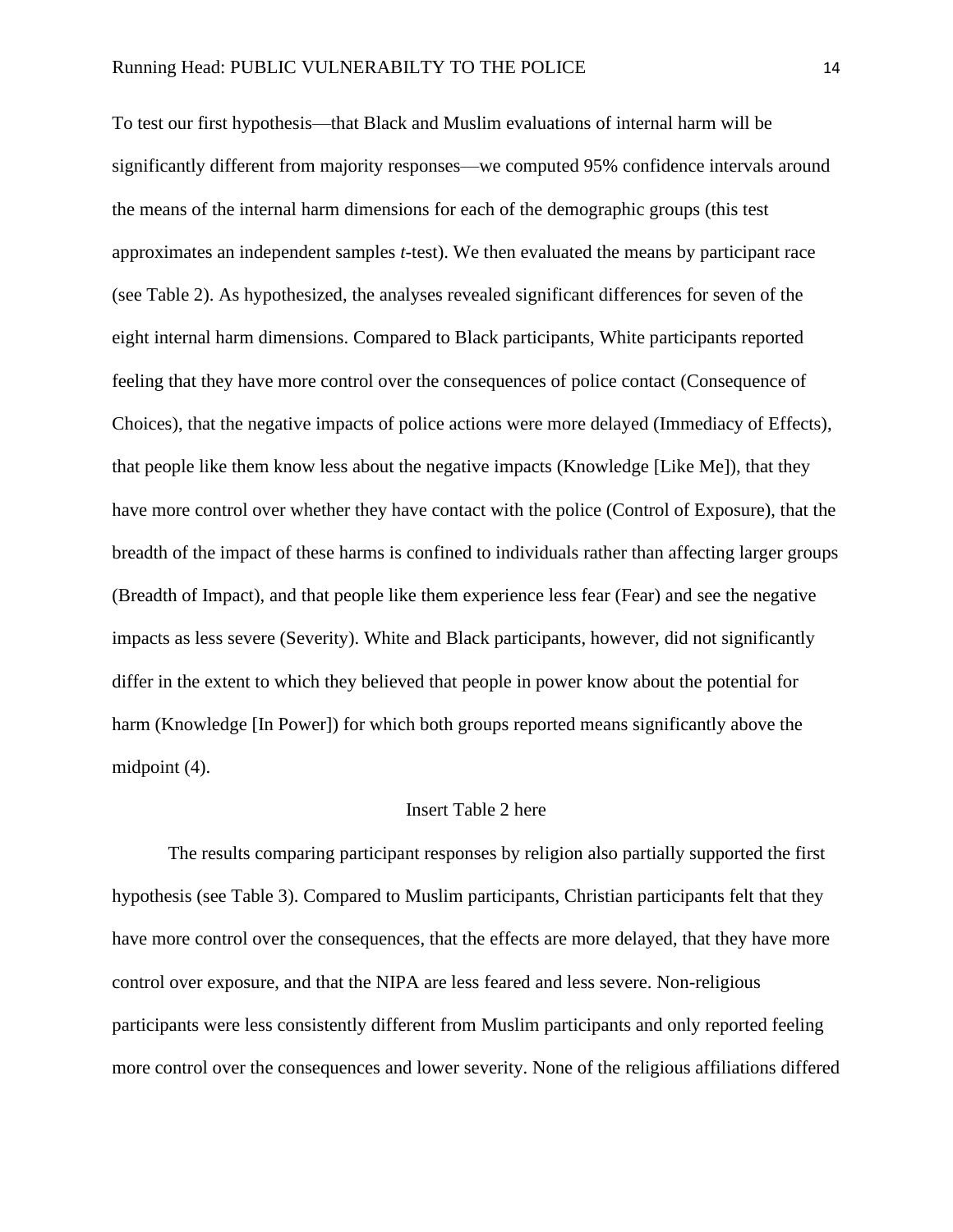in their assessment of either knowledge variable or the breadth of the impact of the NIPA. Values for all three of these dimensions were consistently high.

Insert Table 3 here

# **Hypothesis 2**

Multivariate, latent models were used to test the second hypothesis. As is typical with these analytic approaches, we started with the measurement portion of the model which we evaluated via a confirmatory factor analysis. In this model, each of the attitudinal scale items were entered as indicators of their hypothesized latent factors which were identified by setting their means and variances to 0 and 1 respectively, thus allowing all loadings to be estimated. The single-item, internal harm dimension measures were included in the analysis as observed variables. Correlations were estimated among all internal harm dimensions and latent factors. The model was estimated using the maximum likelihood-robust (MLR) estimator, fit well to the data (*χ*2 (1143) = 2579.42, *p* < .001; CFI = .97; TLI = .96; RMSEA = .03, *p* > .99; SRMR = .03), and revealed large  $(\lambda > .65)$  loadings for all but three of the indicators on their hypothesized latent factor (see Table 4). Each of the multi-item scales yielded good evidence of internal reliability via latent model-based estimates (*ω*).

### Insert Table 4

Table 5 reports the item- and factor-level correlations tested in the measurement model. As noted in the top left quadrant, the eight internal harm dimensions were variously related. Although most were significant, the correlations were generally low, suggesting that they captured relatively distinct evaluations. The top right quadrant of the table reports the relations of the internal harm dimensions with the latent factors. These were also variously related with the strongest correlations generally including Control of Exposure and Fear. The bottom right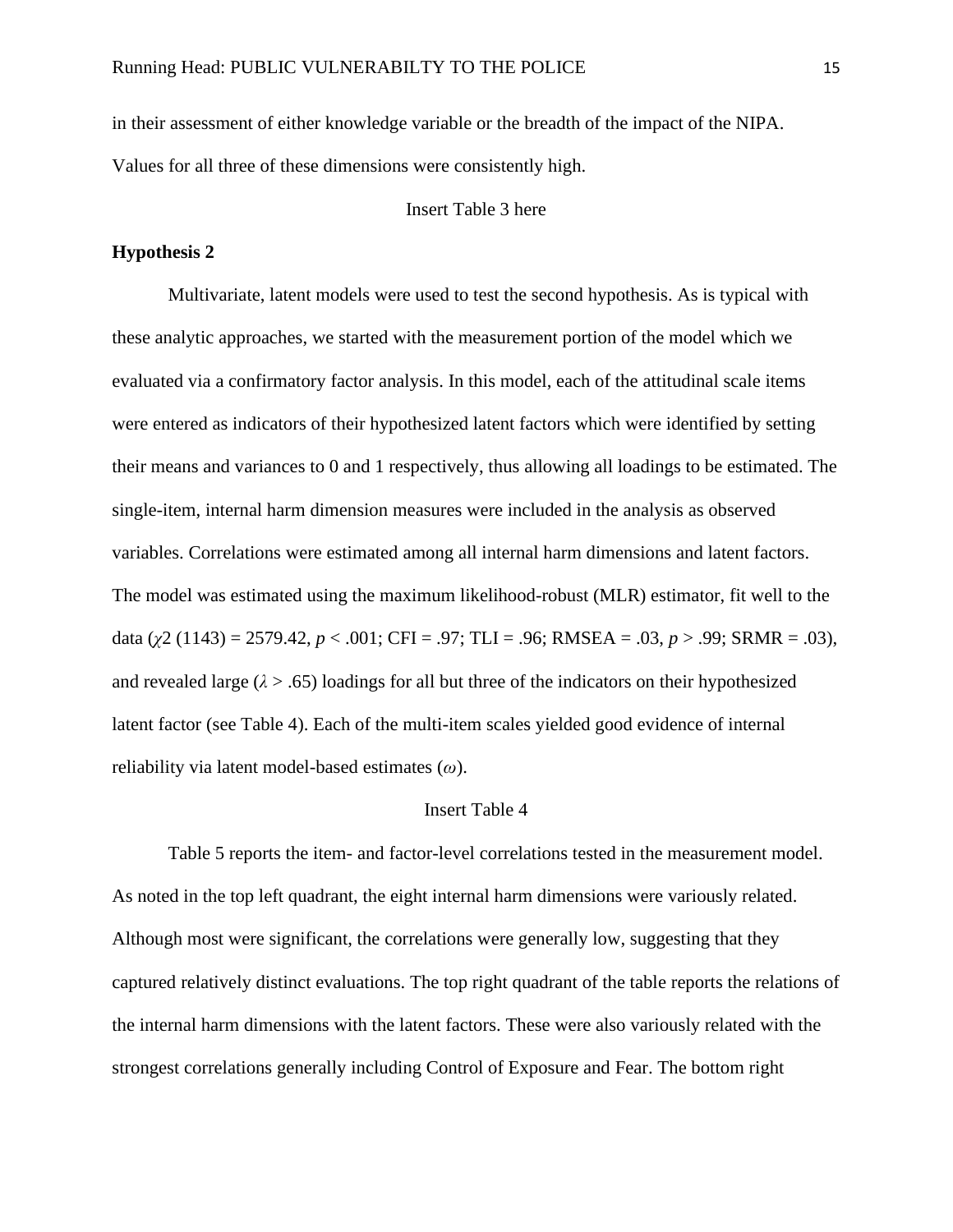quadrant reports the correlations among the latent variables. These relations were typically much stronger but of particular note are the especially high correlations within the second stage of the IFL. Given that this multicollinearity would significantly challenge the benefit of modeling Ability, Benevolence, Integrity, and Normative Alignment as separate constructs, we tested a model with a higher-order Trustworthiness factor that was then used for the subsequent analyses<sup>iii</sup>. The new model fit well overall  $(\chi^2 (1193) = 2780.30, p < .001; CFI = .97; TLI = .96;$ RMSEA = .03,  $p > .99$ ; SRMR = .03) and revealed significant loadings for all four latent factors (see Table 5).

### Insert Table 5

Having evaluated the measurement model, we next tested Hypothesis 2—that the evaluations of internal harm will account for variance in trust in the police beyond that accounted for by its other predictors—in a structural model (see Figure 1). Following the IFL, reactions (Specific and General Cooperation) were regressed on internalizations (Trust), which were predicted by evaluations of the target (Trustworthiness, modeled here as a higher-order factor indicated by Ability, Benevolence, Integrity, and Normative Alignment), which were themselves predicted by evaluations of interactions (Procedural Fairness and Unfairness). The internal harm dimensions were situated within this model as competing predictors of Trust along with Fear of Crime, Propensity to Trust, and Legal Cynicism as controls. The model fit well to the data (*χ*2  $(1234) = 3109.91, p < .001$ ; CFI = .96; TLI = .96; RMSEA = .03,  $p > .99$ ; SRMR = .04) and supported some of the hypothesized relations (see Table 6). Specifically, Immediacy of Effects and Control of Exposure accounted for significant variance in Trust independent of that accounted for by Trustworthiness and the controls. For the remaining constructs, both measures of cooperation were significantly predicted by Trust, which was itself significantly predicted by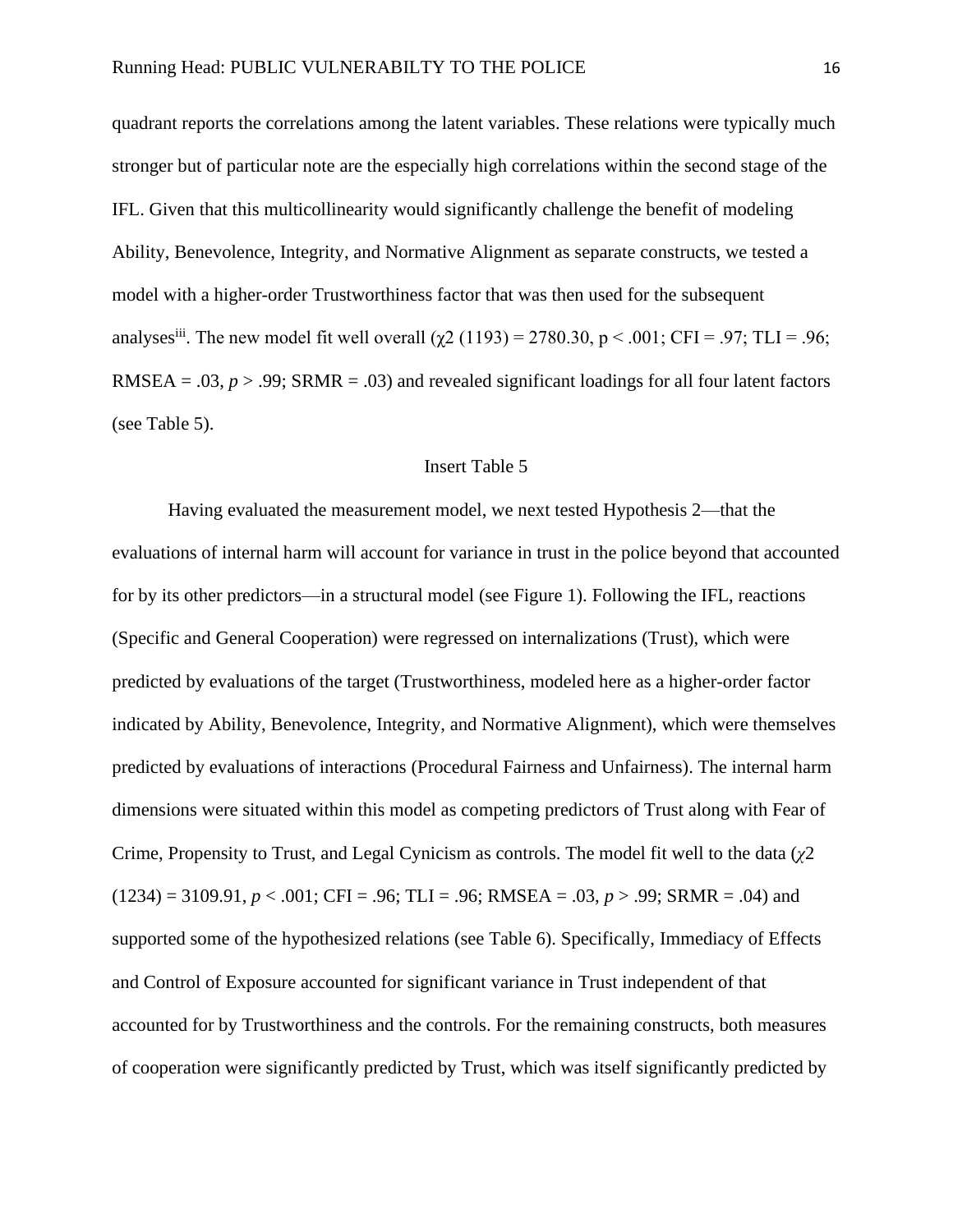Trustworthiness, Propensity to Trust, and Legal Cynicism. Trustworthiness was then significantly predicted by both Procedural Fairness and Procedural Unfairness, but Procedural Fairness had the stronger effect. Indirect effects via intervening variables in Figure 1 were tested and are reported in Table 6. The variance accounted for in each criterion was moderate to high.

Insert Figure 1 here

Insert Table 6 here

# **Research Question 1**

We next addressed our research question—whether the predictive utility of the evaluations of internal harm varies as a function of demographic status—via a Multiple Groups (MG) SEM. Although we did not pose hypotheses regarding these analyses, they were conducted to provide an exploratory assessment of whether the model relations may vary by demographic status. Because race and religion were non-orthogonal, we used a grouping variable which allowed each participant to be assigned to a single group in the simultaneous model (non-Muslim Black, Muslim, and non-Muslim White). We first tested metric (loading) invariance but, violating the requirements of this weakest level of measurement invariance, the comparison model yielded a significant decrease in model fit (-2ΔLL (72) = 152.68, *p* > .99) and only fit moderately to the data overall ( $\chi$ 2 (3786) = 7012.62, *p* < .001; CFI = .92; TLI = .92; RMSEA = .04,  $p > 0.99$ ; SRMR = .05). Evaluation of the local fit metrics suggested a distributed pattern of misfit where the non-invariance was not attributable to a single item or a discrete group, but instead suggested smaller mismatches on most of them. The composition of the latent factors was, therefore, not invariant across demographic groups, even at the weakest level.

Although this measurement invariance challenges the ability to interpret structural invariance, it is important to remember that the focal constructs—the evaluations of internal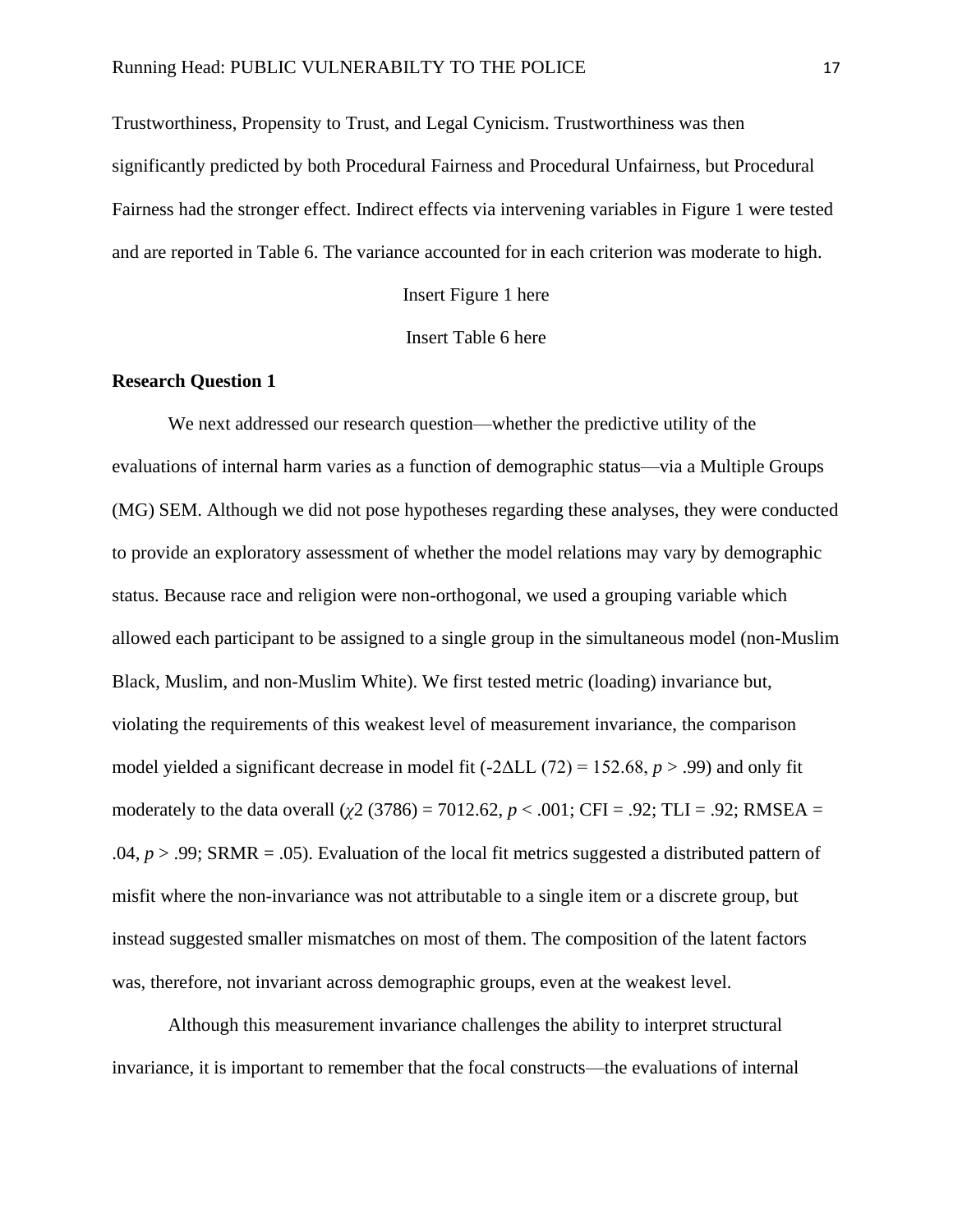harm—were modeled as observed variables. As a result, the non-invariance in the measurement of the latent factors was not relevant to them. Nonetheless, it is important to note that because the measurement model was non-invariant across groups, it is unclear whether differences in the relations between the internal harm dimensions and the latent factors are the result of differences in the relations themselves or in how the latent constructs were measured. Given this—and the fact that we did not pose hypotheses for these comparisons—we did not conduct nested model comparisons but instead simply estimated a configural model that allowed separate parameters to be freely estimated for each group. Our results, therefore, do not represent a test of differences in parameters across the models, but do provide insight into whether and how these parameters might vary. As reported in Table 7, most of the structural relations were numerically similar across groups suggesting that the relations among the internal harm dimensions and latent factors did not vary by demographic group.

### Insert Table 7

#### **Discussion**

The current study sought to understand public evaluations of the harm that arises from the deliberate actions of law enforcement for individuals from two communities that are likely to have particular relationships with the police: Black and Muslim. Our results provide mixed support for two hypotheses and some evidence that the predictive utility of the evaluations does not vary.

# **H1: Comparing across Communities**

Our analyses revealed clear differences between communities. Regarding race, Black participants reported means that were significantly different from White respondents for seven of the eight internal harm dimensions (Consequence of Choices, Immediacy of Effects, Knowledge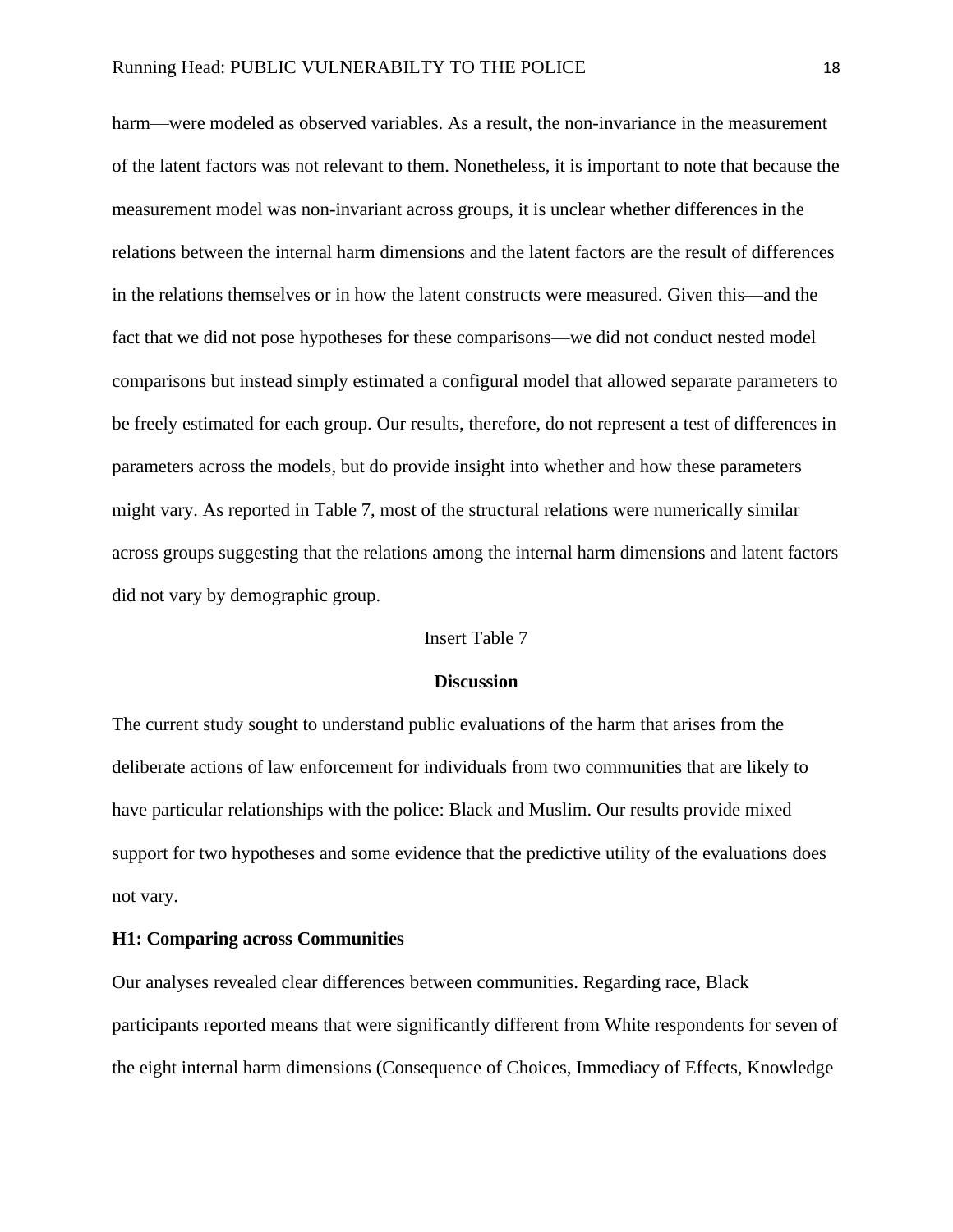[Like Me], Control of Exposure, Breadth of Impact, Fear, and Severity). Muslim participant responses were more similar to other religious affiliations but were still significantly different from Christian responses for five dimensions (Consequence of Choices, Immediacy of Effects, Control of Exposure, Fear, and Severity), and from non-religious participant responses for Consequence of Choices and Severity. Together these results suggest that these internal harm dimensions do vary along demographic lines. Consistent with previous work in the risk literature (e.g., Kahan et al., 2007), Black participant responses were generally suggestive of more concern than White participants (e.g., more fear and greater severity). Indeed, Black and White participant means were statistically equivalent only for knowledge about the negative impacts of police actions attributed to people in power, for which both groups reported relatively high means. Similarly, Muslim participant evaluations were generally different from Christian participants, but interestingly they were more similar to those of non-religious individuals.

Direct comparison across racial and religious affiliations is complicated given their nonorthogonal nature, but we did conduct two additional *post hoc* analyses to explore the potential for intersectionality. Comparison of non-Muslim Black (NMB) and Muslim participants suggests that NMB participant evaluations of internal harm were different on six of the eight dimensions (no differences were identified for Consequence of Choices or Control of Exposure). Similarly, a comparison within Muslim participants suggested differences on six dimensions when comparing those who also identified as Black versus those who identified as White (no differences were identified for Consequence of Choices and Knowledge [In Power]). Together these supplementary analyses suggest individuals who identify as both Black and Muslim may have importantly different evaluations than do Black individuals who do not identify as Muslim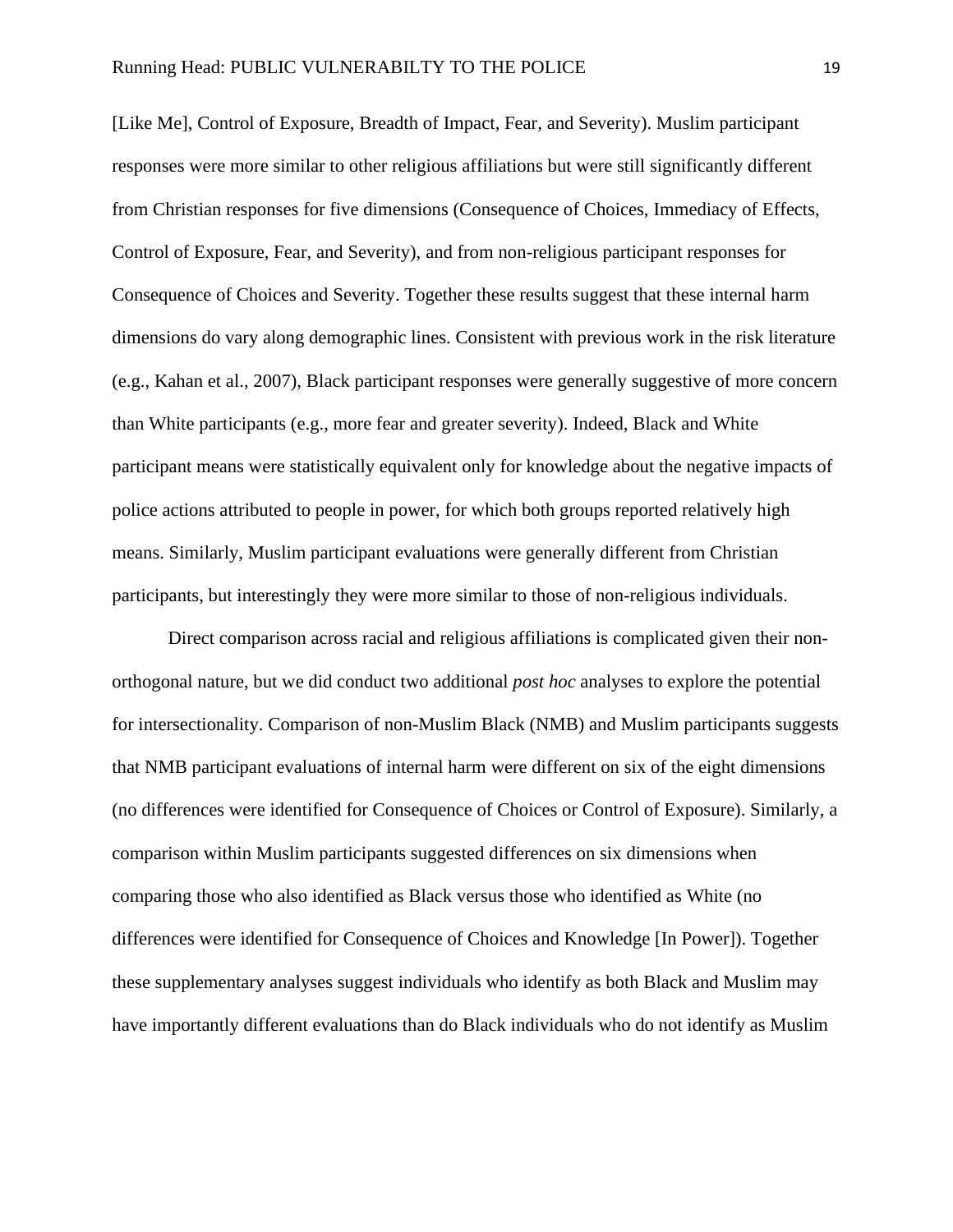or Muslim individuals who identify as White. Nonetheless, given their *post hoc* nature, they should be interpreted with some caution.

# **H2: Predicting Trust in the Police**

Despite significant associations at the bivariate level, only two of the internal harm dimensions significantly predicted trust in the police. Instead, and consistent with considerable literature, our latent Trust factor was primarily (and overwhelmingly) predicted by the Trustworthiness higherorder factor. Although this especially strong relation does challenge the distinctiveness of the constructs (see PytlikZillig et al., 2016), the most salient problem for the current inquiry is that any new predictors of Trust are unlikely to account for independent variance when Trustworthiness is also part of the model. Thus, our data provide an especially stringent test of the utility of adding new predictors. It is therefore especially noteworthy that in our structural model, Trust was significantly predicted by two of the eight internal harm dimensions (Immediacy of Effects and Control of Exposure) both of which also had significant indirect effects on both measures of cooperation as mediated by Trust. It is also worthy of note that four other dimensions—Fear, Consequence of Choices, Severity, and Breadth of Impact—were significantly related to Trust at the bivariate level and so may have mattered more in the structural model if not for the inclusion of Trustworthiness. The two knowledge variables were consistently less important.

#### **RQ1: Testing Model Invariance by Demographic Status**

Regarding the invariance of the model across groups, our results provide weak, exploratory evidence of the consistency of the relations between the evaluations of internal harm and Trust. Because latent models rely on non-observed variables, we first tested whether these latent variables were constituted equivalently across groups. As noted above, this invariance failed at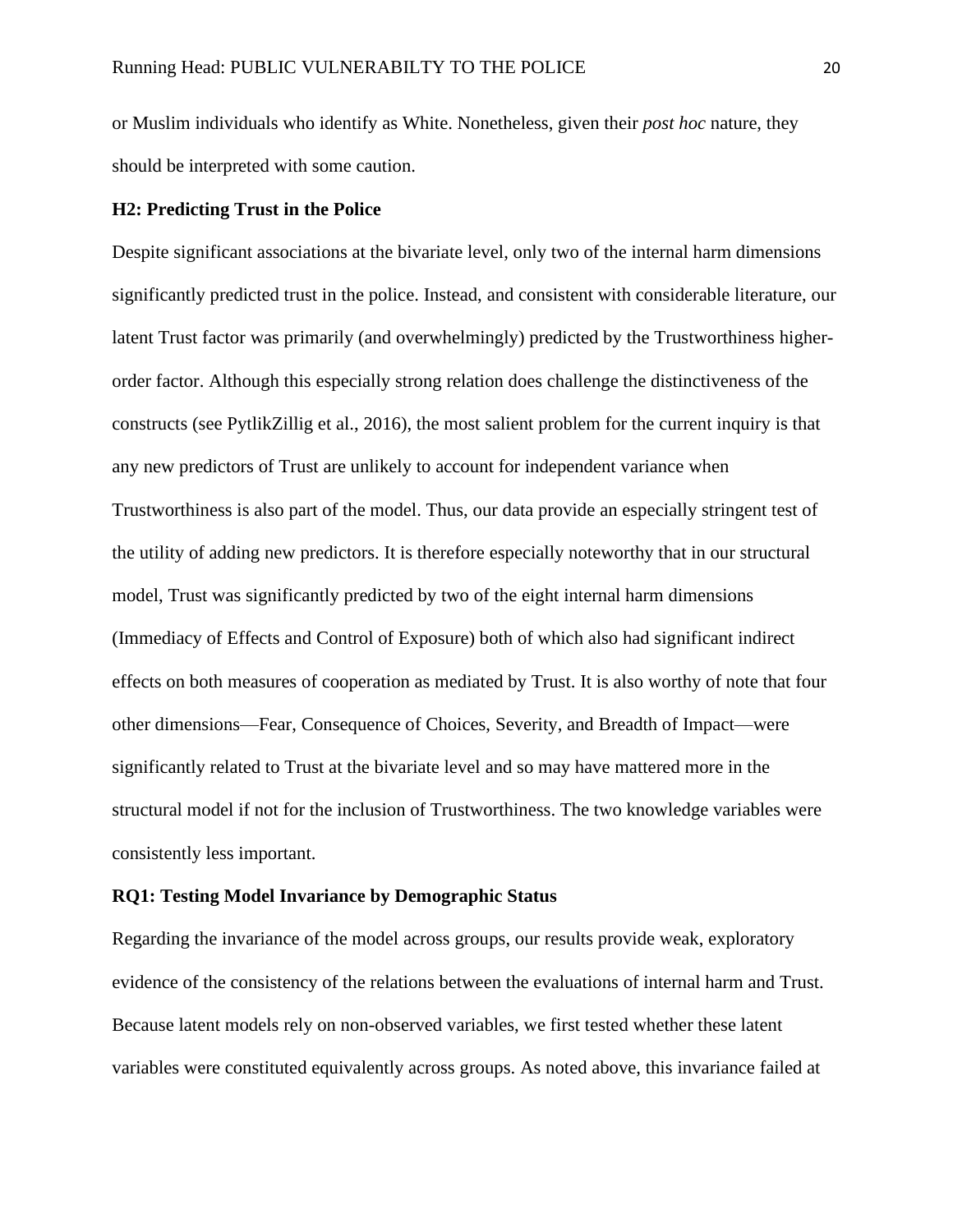even the weakest level suggesting that the item loadings for the indicators, and thus the latent factors themselves, were statistically different (non-invariant) across groups. It is important, however, to remember that these limitations do not apply to observed variables which are, by definition, uniformly constituted across sub-group models. We, therefore, evaluated the structural portion of the model. Given this limitation, and the absence of specific hypotheses, nested model comparisons were inappropriate: We instead present a configural model that allowed separate parameters to be estimated for each group. This provides exploratory insight into how the proposed model might differ across groups and, in general, they don't. In fact, only twelve of the forty-six parameters even changed significance across groups (approximately one in four; see highlighted rows in Table 7). In general, these differences suggested that fewer variables (and especially fewer dimensions of internal harm) were predictive of Trust for NMW participants than for either minoritized group. Instead, Propensity to Trust was more predictive for NMW participants, suggesting that their trust in the police was more connected to their personality-level propensity to trust across contexts where minoritized participants relied more on their evaluations of harm from the police.

### **Limitations**

Despite its contribution, there are several important limitations to this work and chief among these are the use of an online survey. Although our design and sampling facilitated access to a large number of people in a variety of communities across the country, our respondents were necessarily confined to those with the capacity to complete an online survey and therefore may not include the most disenfranchised members of Black, Muslim, and White communities. Future research should focus on these individuals specifically as they are often most likely to be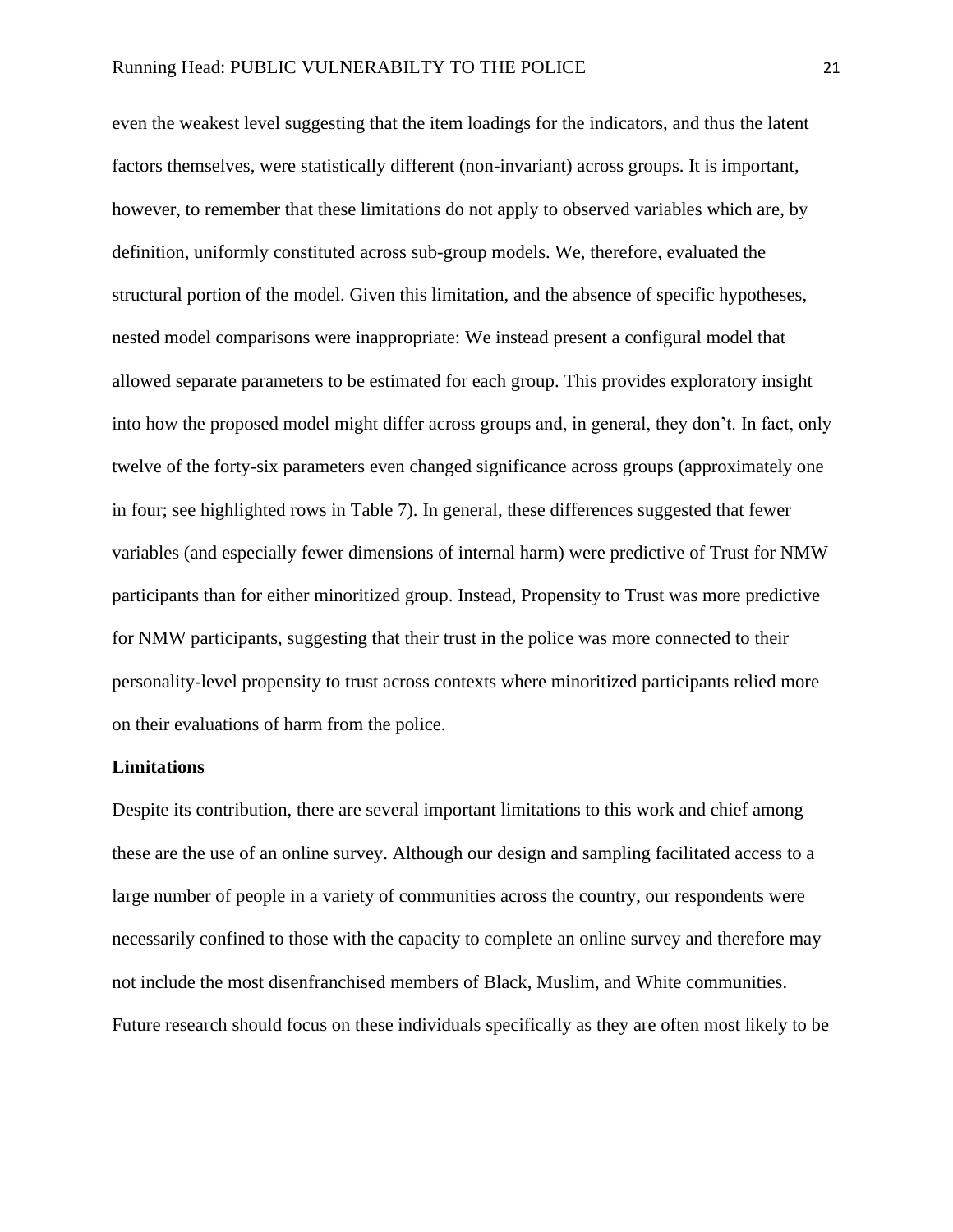aggressively policed and least able to avail themselves to legal protections when they experience harm.

## **Implications**

Policing and harm are deeply entwined. How the police address the potential for external harm impacts the public's potential for experiencing internal harm which, in turn, impacts the extent to which the public is willing to empower the police to address external harm. The contemporary crisis of trust in the criminal justice system has brought this dialogue of legitimacy into sharp focus (see Bottoms & Tankebe, 2017). From agency-level decisions like the Ferguson Police Department's use of revenue generating policies (see Chaney, 2015), to individual uses of force, the deliberate actions of law enforcement represent real potential for harm about which some communities care deeply. Even a cursory evaluation of the discussion surrounding de-funding the police suggests a strong focus on these negative impacts of police actions (Akbar, 2020).

Understanding how the public evaluates their vulnerability to internal harm is, therefore, an important part of efforts to understand, improve, and protect police-community relationships: The current study provides guidance for these efforts. Most centrally, our results provide quantitative evidence regarding the elements of police caused harm that are most concerning and those that are less problematic. Across dimensions, Black and Muslim participants tend to have more negative evaluations of their potential for police-caused harm than their majority counterparts. This underscores a need to engage more effectively with these communities, but this is nothing new. Although we do provide some of the first quantitative data regarding these differences and provide future research with a roadmap for assessing them in other contexts, recognition of a greater need to engage with minoritized communities pervades the policing literature. What our results add to this conversation, however, is the specific areas that are more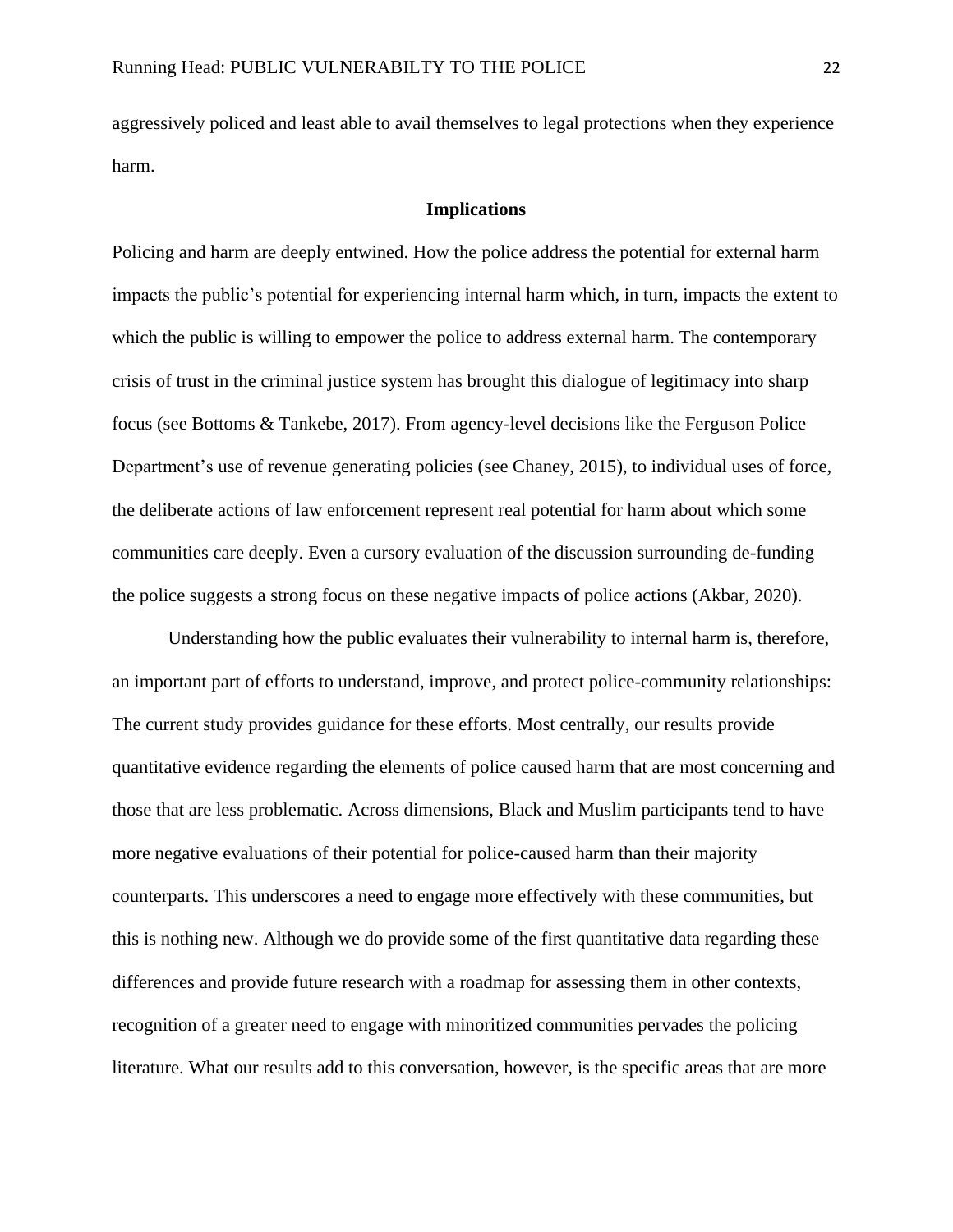and less connected to trust. For example, our results suggest that efforts to explain that those in power know about (and thus are, hopefully, working to address) the potential for police-caused harm to communities are likely to be less effective, both because it seems that the public believes that "politicians and police administrators" already know, but also because these evaluations seem to have little to do with levels of trust in the police. The remaining dimensions were generally more related to trust but the extent to which people feel able to control whether they encounter the police (Control of Exposure) appeared particularly important. Thus, an especially profitable focus of police reform efforts may be ensuring that law enforcement contact is reserved for individuals who have made decisions that bring their actions within the purview of the police. Thus, although individuals who have, in fact, done nothing wrong are likely to continue to experience enforcement-focused contact with the police, effort should be expended to eliminate these errors. This, again, is nothing new. Where there is more potential for policy level change, however, is in the areas in which preemptive (undeserved) enforcement contact is explicitly permitted. Reducing or eliminating stop-and-frisk and so-called "pretext stops" while driving are, therefore, particularly strong candidates for reforming police-community relations.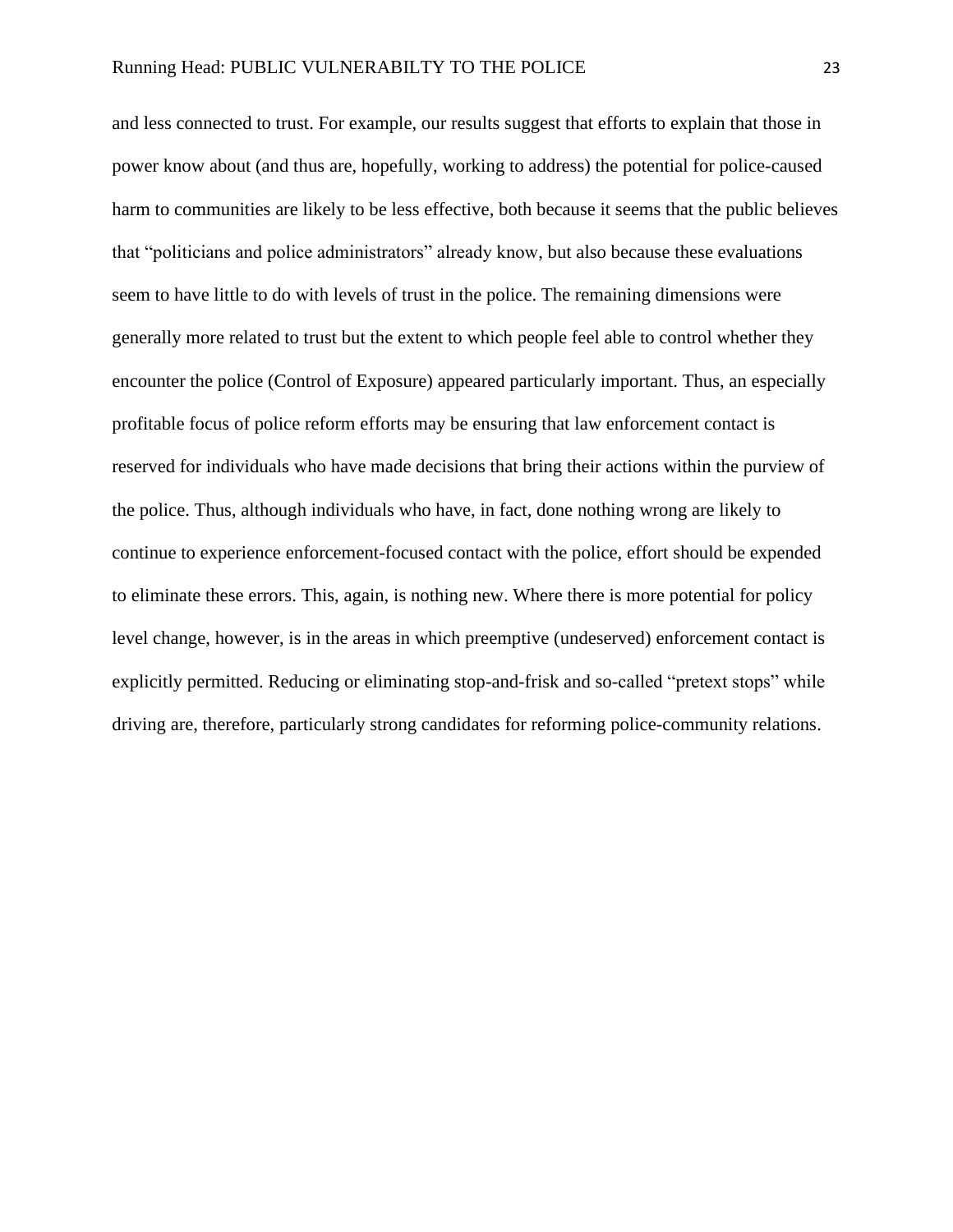### **References**

- Akbar, A. A. (2020). An abolitionist horizon for (police) reform. *California Law Review. 108*(6), 1781-1846.
- Armaline, W. T., Vera Sanchez, C. G., & Correia, M. (2014). 'The biggest gang in Oakland': Re-thinking police legitimacy. *Contemporary Justice Review, 17*, 375-399.
- Atuahene, B. (2016). Dignity takings and dignity restoration: Creating a new theoretical framework for understanding involuntary property loss and the remedies required. *Law and Social Inquiry, 41*, 791-823.
- Aziz, S. F. (2014). Policing terrorists in the community. *Harvard National Security Journal, 5*(1). 147-224.
- Baer, A. S. (2017). Dignity restoration and the Chicago Police Torture Reparations Ordinance. *Chigaco-Kent Law Review, 92*, 769-792.
- Benthin, A. C., Slovic, P., & Severson, H. (1993). A psychometric study of adolescent risk perception. *Journal of Adolescence 16,*153-168.
- Bottoms, A., & Tankebe, J. (2017). Police legitimacy and the authority of the state. In du Bois-Pedain, A., M. Ulvang, & P. Asp, eds., *Criminal Law and the Authority of the State* (pp. 47-88). Hart Publishing.
- Bronfman, N. C., Cifuentes, L. A., & Gutiérrez, V. V. (2008). Participant‐focused analysis: Explanatory power of the classic psychometric paradigm in risk perception. *Journal of Risk Research, 11*, 735-753.
- Brunson, R. K., & Miller, J. (2006). Young black men and urban policing in the United States. *British Journal of Criminology, 46*, 613-640.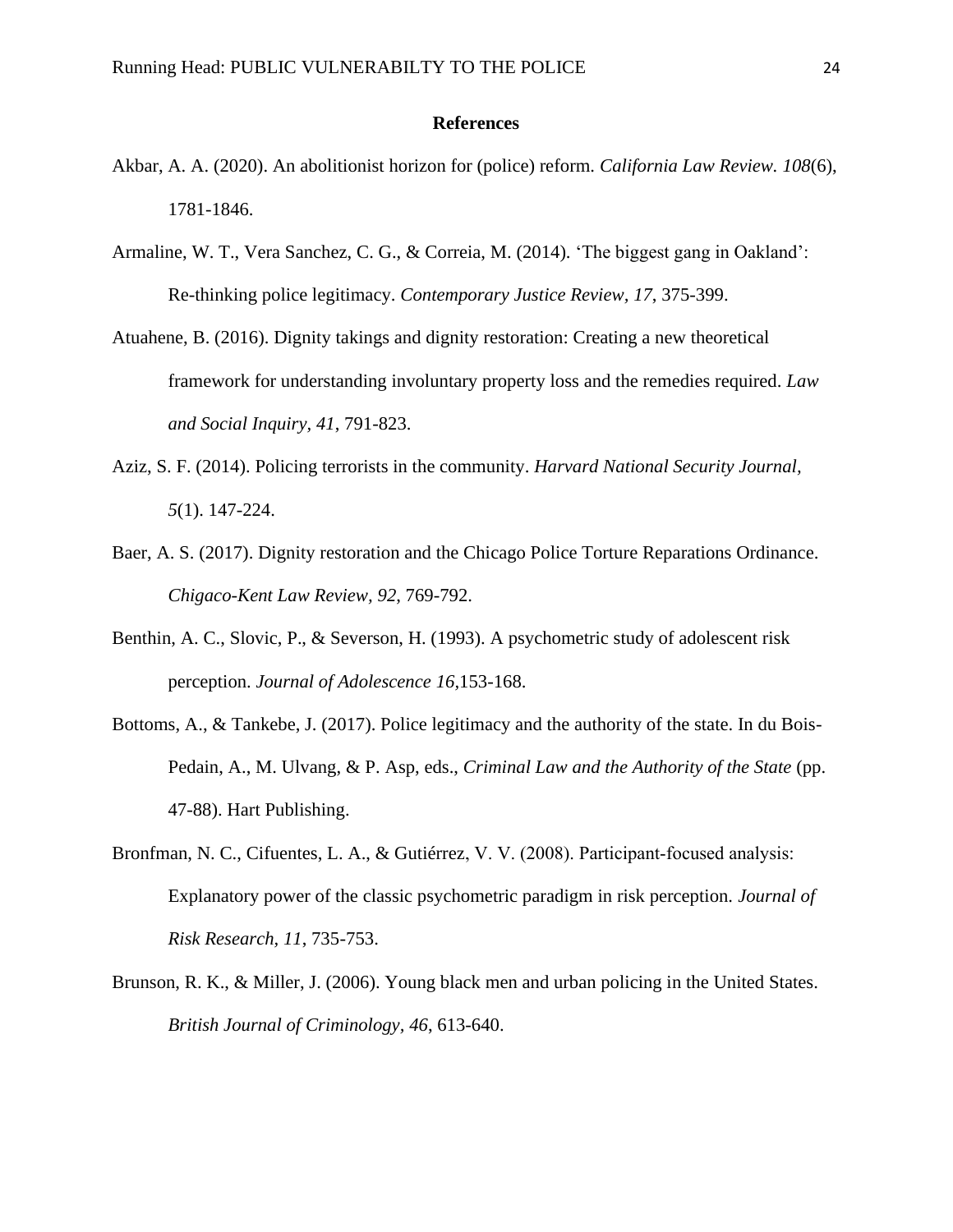- Carr, P. J., Napolitano, L., & Keating, J. (2007). We never call the cops and here is why: A qualitative examination of legal cynicism in three Philadelphia neighborhoods. *Criminology, 45*, 445-480.
- Chaney, C. (2015). Institutional racism: Perspectives on the Department of Justice's investigation of the Ferguson Police Department. *The Western Journal of Black Studies, 39*, 311-329.
- Cherney, A., & Murphy, K. (2013) Being a 'suspect community' in a post 9/11 world The impact of the war on terror on Muslim communities. *Australian & New Zealand Journal of Criminology, 49,* 480-496.
- Circo, G., Melde, C., & Mcgarrell, E. F. (2019). Fear, victimization, and community characteristics on citizen satisfaction with the police. *Policing: An International Journal of Police Strategies & Management, 42*(2), 179-194
- Desmond, M., Papachristos, A. V., & Kirk, D. S. (2016). Police violence and citizen crime reporting in the Black community. *American Sociological Review, 81*(5), 857-876.
- Dowler, K. (2003). Media consumption and public attitudes toward crime and justice: The relationship between fear of crime, punitive attitudes, and perceived police effectiveness. *Journal of Criminal Justice and Popular Culture, 10*(2), 109-126.
- Embrick, D. G. (2015). Two nations revisited: The lynching of black and brown bodies, police brutality, and racial control in 'post-racial' Amerikkka. *Critical Sociology, 41*, 835-843.
- Finucane, M. L., Slovic, P., Mertz, C. K., Flynn, J., & Satterfield, T. A. (2000). Gender, race, and perceived risk: The 'white male' effect. *Health, Risk & Society, 2*(2), 159-172.
- Gelman, A., Fagan, J., & Kiss, A. (2007). An analysis of the New York City Police Department's "stop-and-frisk" policy in the context of claims of racial bias. *Journal of the American Statistical Association, 102*(479), 813-823.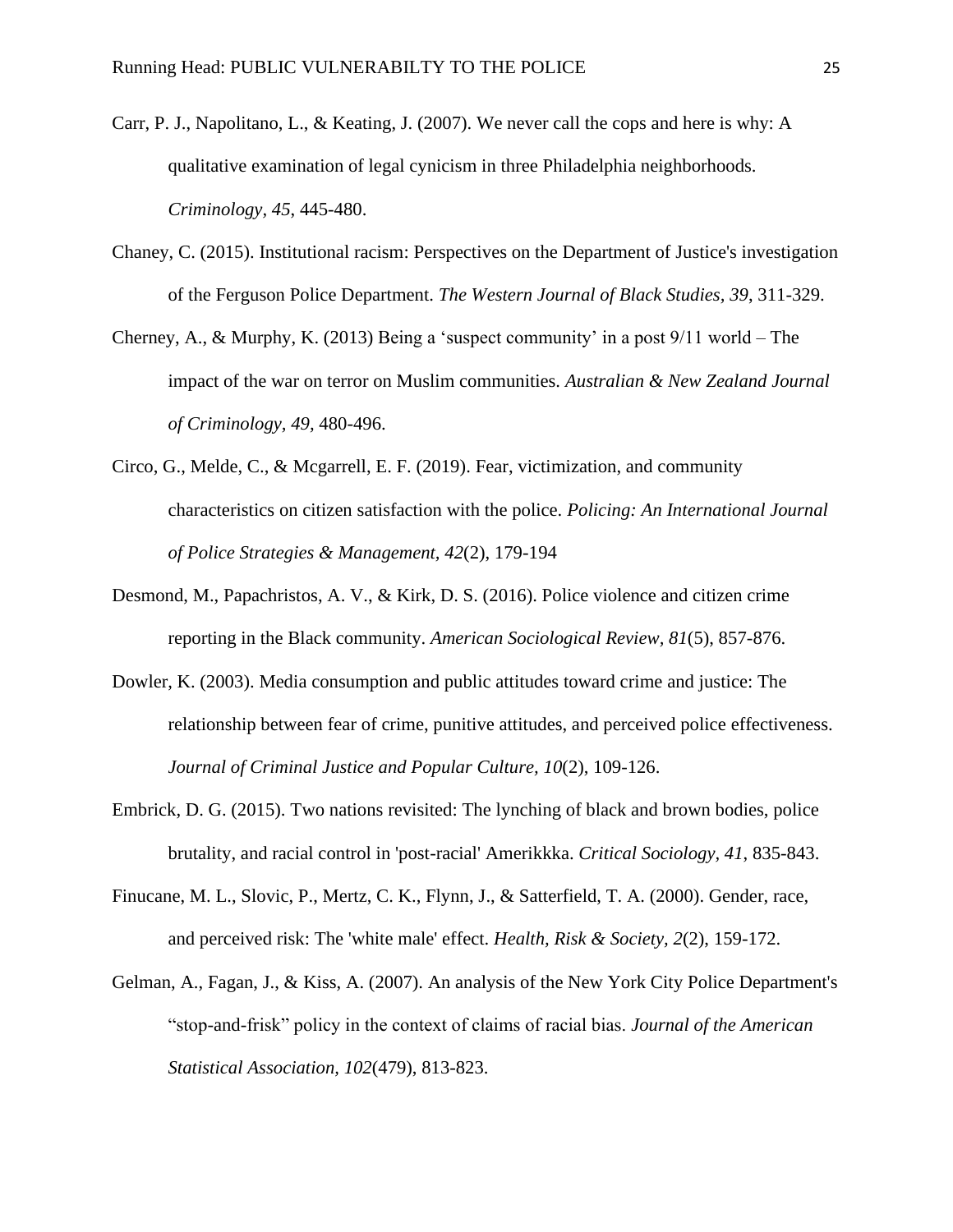Giddens, A. (1991). *Modernity and self-identity.* Stanford University Press.

- Graham, A., Haner, M., Sloan, M. M., Cullen, F. T., Kulig, T. C., & Jonson, C. L. (2020). Race and worrying about police brutality: The hidden injuries of minority status in America. *Victims & Offenders: An International Journal of Evidence-based Research, Policy, and Practice. 15*, 549-573.
- Hamm, J. A., Trinkner, R., & Carr, J. D. (2017). Fair process, trust, and cooperation: Moving toward an integrated framework of police legitimacy. *Criminal Justice and Behavior, 44*, 1183-1212.
- Henderson, N. J., Ortiz, C. W., Sugie, N. F., & Miller, J. (2006). *Law enforcement & Arab American community relations after September 11, 2001: Technical report*. Vera Institute of Justice.
- Jackson, J. (2006). Introducing fear of crime to risk research. *Risk Analysis, 26*(1), 253-264.
- Jones-Brown, D. (2007). Forever the symbolic assailant: The more things change, the more they remain the same. *Criminology and Public Policy, 6*, 103–122.
- Kahan, D. M., Braman, D., Gastil, J., Slovic, P., & Mertz, C. K. (2007). Culture and identityprotective cognition: Explaining the White-Male Effect in risk perception. *Journal of Empirical Legal Studies, 4*, 465-505.
- Kochel, T. R. (2017). The impact of the Ferguson, MO police shooting on Black and Non-Black residents' perceptions of police. In Oberwittler, D., & Roché, S. (eds), *Police-Citizen Relations Across the World: Comparing Sources and Contexts of Trust and Legitimacy* (pp. 196-218). Routledge.
- Lebron, C. J. (2017). *The making of Black Lives Matter: A brief history of an idea*. Oxford University Press.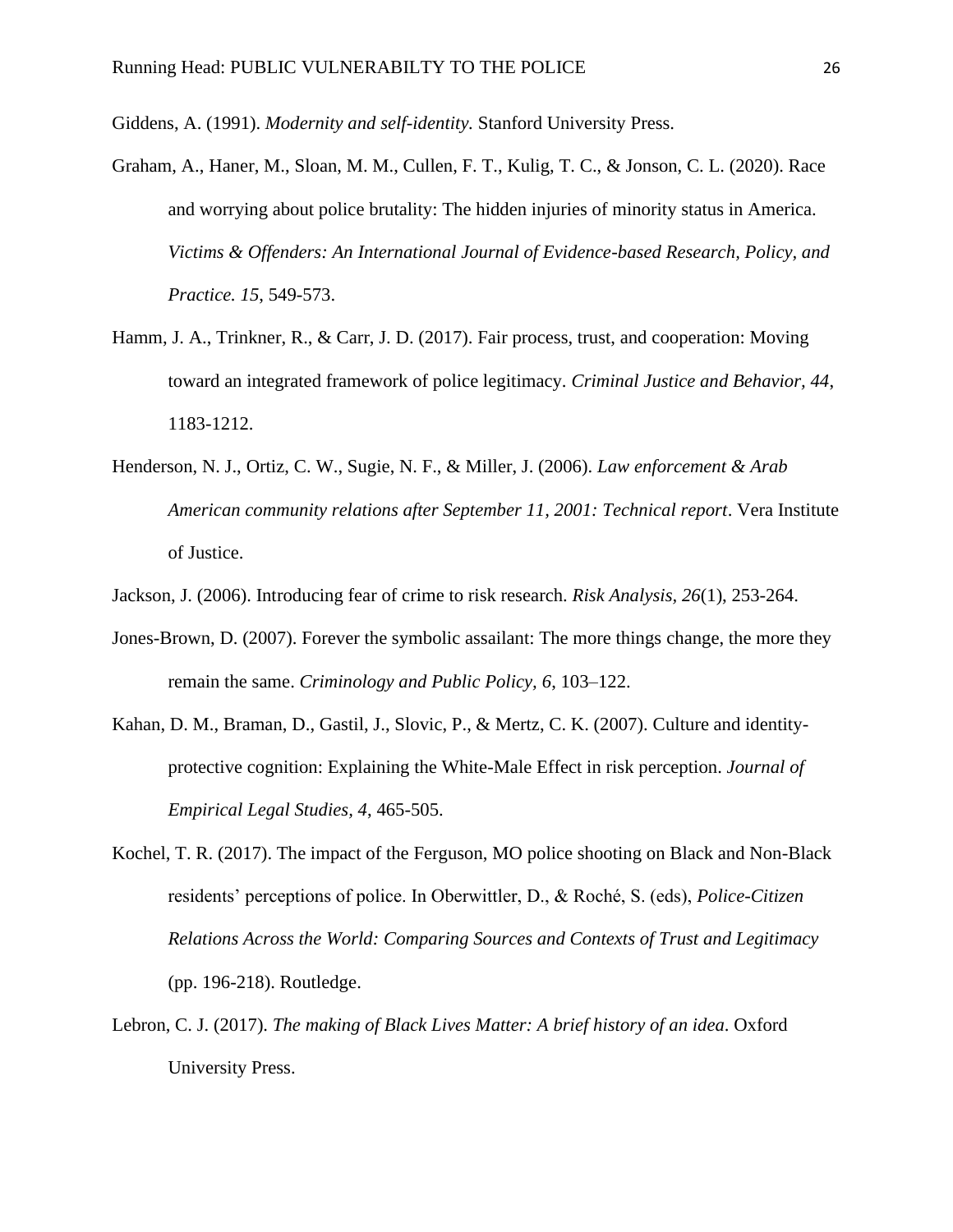- Levi, M., & Stoker, L. (2000). Political trust and trustworthiness. *Annual Review of Political Science, 3*, 475-507.
- Lind, E. A. (2001). Fairness heuristic theory: Justice judgments as pivotal cognitions in organizational relations. In Greenberg, J. & Cropanzano, R. (eds.), *Advances in Organizational Justice*, pp. 56-88. Stanford University Press.
- Lundman, R. J., & Kaufman, R. L. (2003). Driving while Black: Effects of race, ethnicity, and gender on citizen self‐reports of traffic stops and police actions. *Criminology, 41*(1), 195- 220.
- Mastrofski, S. D. (2004). Controlling street-level police discretion. *The Annals of the American Academy of Political Science & Social Science, 593,* 101-118.
- Mayer, R. C., Davis, J. H., & Schoorman, F. D. (1995). An integrative model of organizational trust. *The Academy of Management Review, 20*, 709-734.
- Newton, K., Stolle, D. & Zmerli, S. (2018). Social and political trust. In Uslaner, E. M. (ed.), *The Oxford Handbook of Social and Political Trust*, pp. 37-56. Oxford University Press.
- Nordberg, A., Crawford, M. R., Praetorius, R. T., & Hatcher, S. S. (2015). Exploring minority youths' police encounters: A qualitative interpretive meta-synthesis. *Child and Adolescent Social Work Journal, 33*, 137-149.
- Parmar, A. (2011). Stop and search in London: Counter-terrorist or counter-productive? *Policing and Society, 21*, 369-382.
- Pew Research Center (2007). *Americans and social trust: Who, where, and why*. Social Trends Report. Available at [https://www.pewsocialtrends.org/2007/02/22/americans-and-social](https://www.pewsocialtrends.org/2007/02/22/americans-and-social-trust-who-where-and-why/)[trust-who-where-and-why/](https://www.pewsocialtrends.org/2007/02/22/americans-and-social-trust-who-where-and-why/)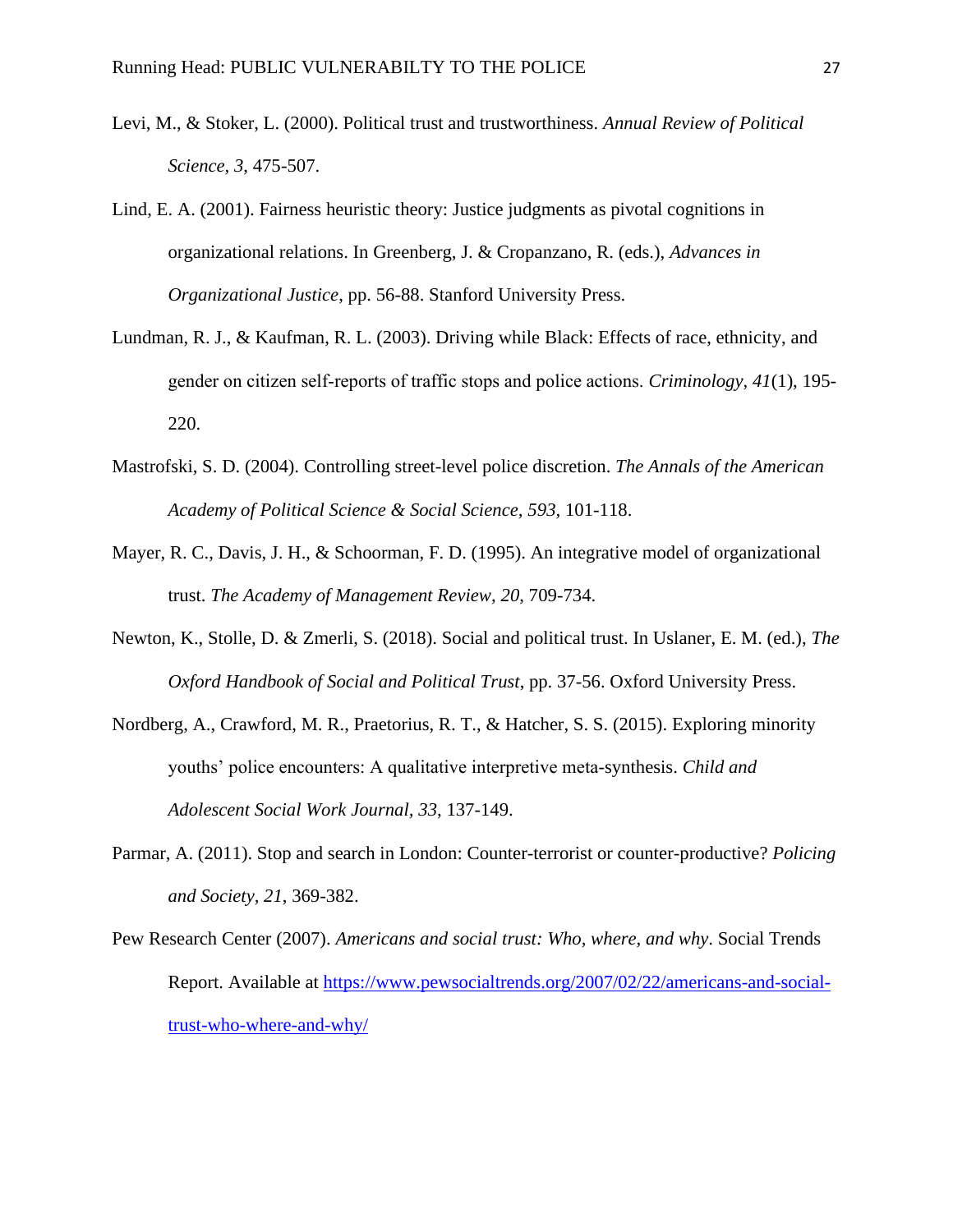- PytlikZillig, L. M., Hamm, J. A., Shockley, E., Herian, M. N., Neal. T. M. S., Kimbrough, C. D., Tomkins, A. J., & Bornstein, B. H. (2016). The dimensionality of trust-relevant constructs in four institutional domains: Results from confirmatory factor analyses. *Journal of Trust Research, 6*, 111-150.
- Ross, C. E., & Mirowsky, J. (1999). Disorder and decay: The concept and measurement of perceived neighborhood disorder. *Urban Affairs Review, 34*(3), 412-432.
- Schoorman, F. D., Mayer, R. C., & Davis, J. H. (2007). An integrative model of organizational trust: Past, present, and future. *The Academy of Management Review, 32*, 344-354.
- Slovic, P., Fischhoff, B., & Lichtenstein, S. (1985). Characterizing perceived risk. In R. W. Kates, C. Hohenemser & J. X. Kasperson (Eds.), *Perilous Progress: Managing the Hazards of Technology* (pp. 91-125). Westview.
- Tankebe, J. (2009). Public cooperation with the police in Ghana: Does procedural fairness matter? *Criminology, 47*, 1265-1293.
- Thompson, B. L., & Lee, J. D. (2004). Who cares if the police become violent? Explaining approval of police use of force using a national sample. *Sociological Inquiry, 74*(3), 381- 410.
- Trahan, A., & Russell, J. (2017). Race and police use of force: A regression analysis of varying situational approval from 1972-2012. *Applied Psychology in Criminal Justice, 13*, 142- 154
- Tyler, T. R. (2006). Psychological perspectives on legitimacy and legitimation. *Annual Reviews of Psychology, 57*, 375-400.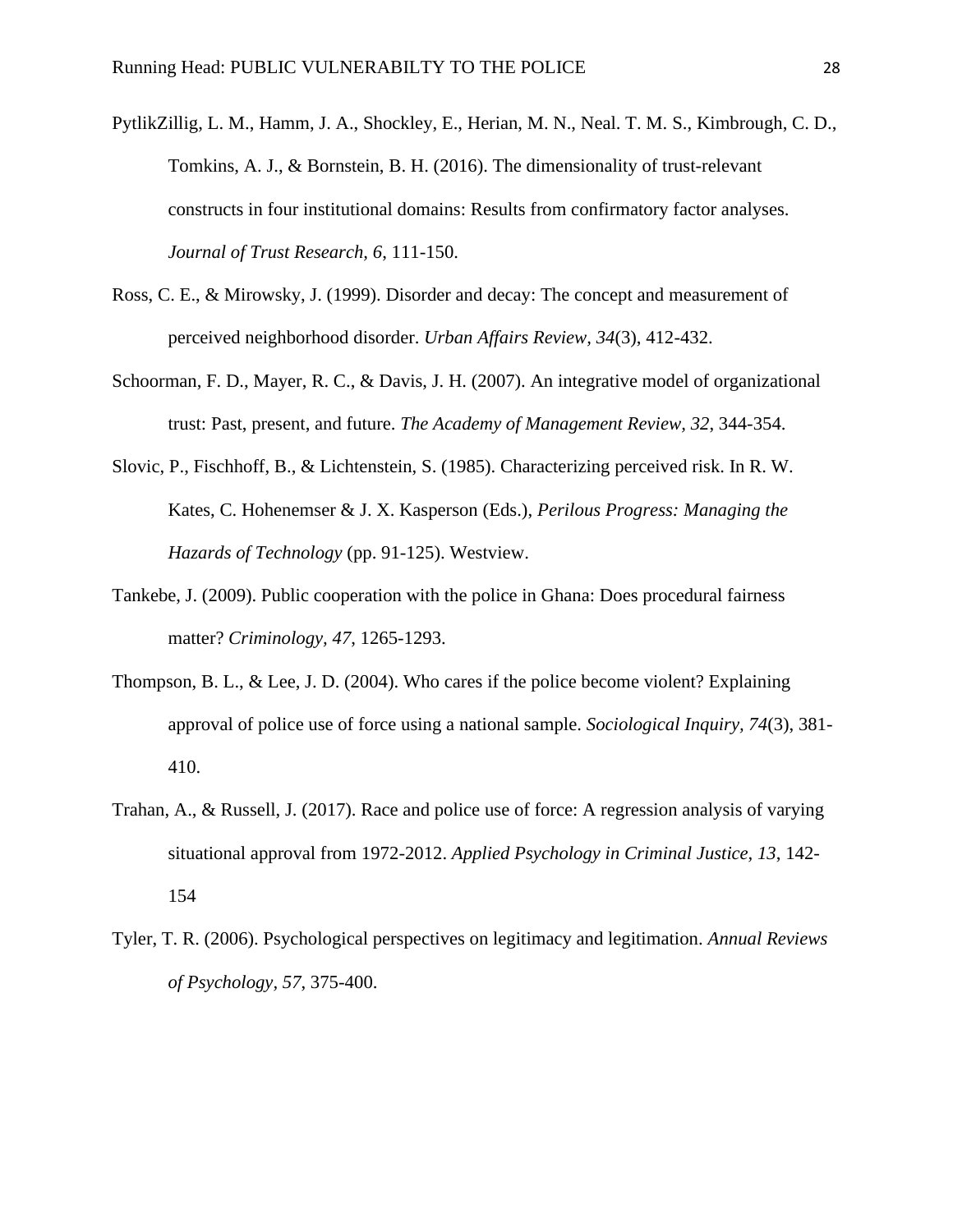- Vannette, D. (2017, June 28). *Using attention checks in your surveys may harm data quality*. Qualtrics Blog. [https://www.qualtrics.com/blog/using-attention-checks-in-your-surveys](https://www.qualtrics.com/blog/using-attention-checks-in-your-surveys-may-harm-data-quality/)[may-harm-data-quality/](https://www.qualtrics.com/blog/using-attention-checks-in-your-surveys-may-harm-data-quality/)
- Warr, M. (1984). Fear of victimization: Why are women and the elderly more afraid? *Social Science Quarterly, 65*(3), 681-702.
- White, M. D., & Fradella, H. (2016). *Stop and Frisk: The use and abuse of a controversial policing tactic*. New York University Press
- Young, J. M. (2004). Surfing while Muslim: Privacy, freedom of expression and the unintended consequences of cybercrime legislation - A critical analysis of the Council of Europe Convention on Cybercrime and the Canadian Lawful Access Proposal. *Yale Journal of Law and Technology, 7*, 346-421.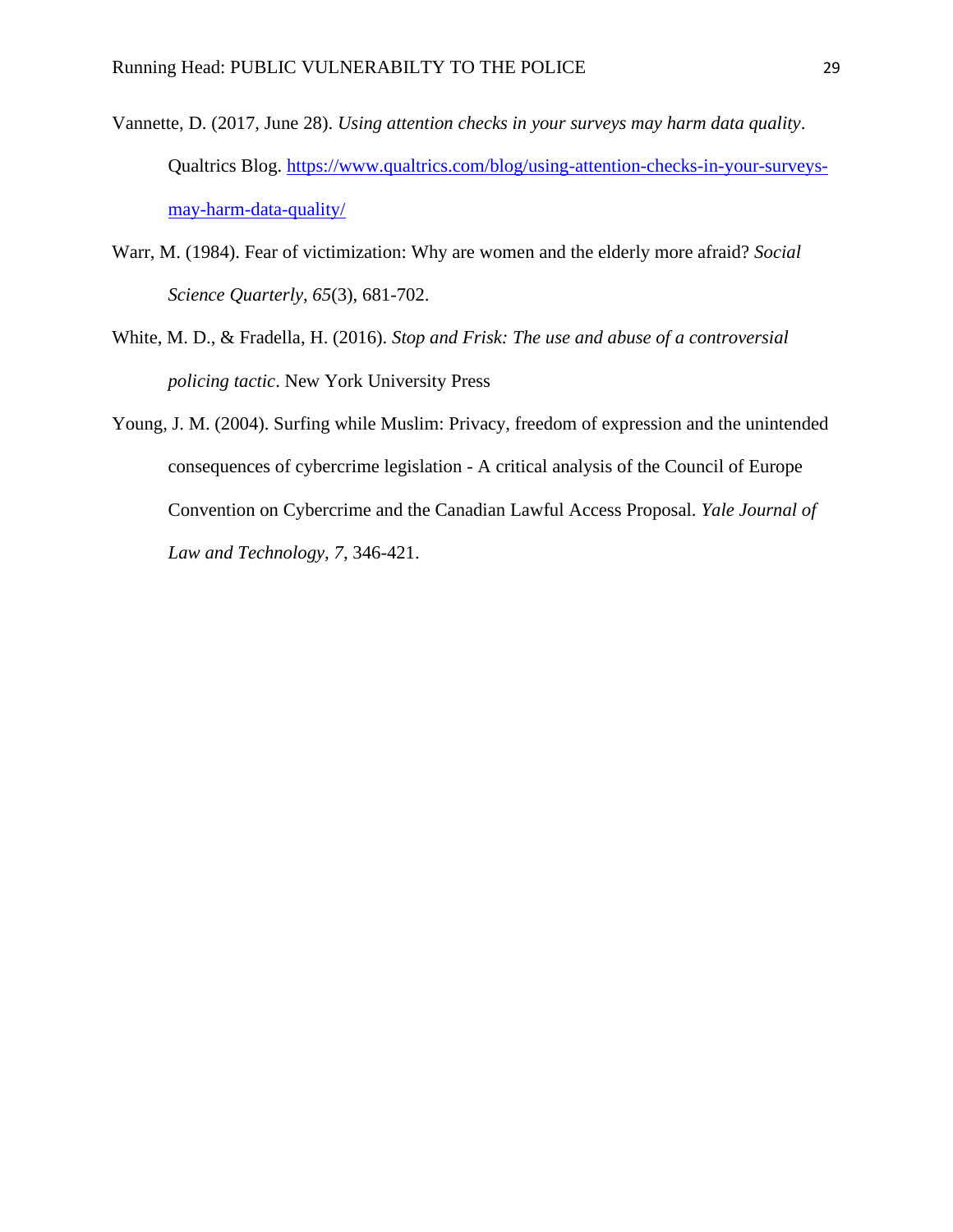| <b>Internal Harm</b>      |                                                                                                                                                         | Anchors                                                     | <b>Complete Sample</b>                                          |      |             |             |
|---------------------------|---------------------------------------------------------------------------------------------------------------------------------------------------------|-------------------------------------------------------------|-----------------------------------------------------------------|------|-------------|-------------|
| Dimension                 | Item Wording                                                                                                                                            |                                                             |                                                                 |      | Univariates |             |
|                           |                                                                                                                                                         |                                                             | 11                                                              | Mean | <b>LLCI</b> | <b>ULCI</b> |
| Consequence of<br>Choices | Do people like you face the potential for<br>the negative impacts of police actions as<br>a result of the choices they make?                            | Negative impacts are<br>consequences of<br>personal choices | Negative impacts are<br>NOT consequences of<br>personal choices | 6.15 | [6.02]      | 6.27]       |
| Immediacy of<br>Effects   | Are the negative impacts of police actions<br>on people like you immediate, or are<br>they likely to happen at some point in the<br>future?             | Some point in the future                                    | Immediate                                                       | 6.61 | [6.49]      | 6.74]       |
| Knowledge<br>(like me)    | Do people like you generally know about<br>the potential for negative impacts from<br>police actions?                                                   | They generally do not<br>know                               | They generally know                                             | 7.78 | [7.66]      | 7.90]       |
| Knowledge (in<br>power)   | Do people in power (politicians, police<br>administrators) know about the potential<br>for negative impacts from police actions?                        | The generally do not<br>know                                | They generally know                                             | 7.96 | [7.83]      | 8.08]       |
| Control of<br>Exposure    | To what extent can people like you<br>control the potential for experiencing<br>negative impacts from police actions?                                   | They cannot control it                                      | They can control it                                             | 6.32 | [6.19]      | 6.45]       |
| Breadth of<br>Impact      | Are the negative impacts from police<br>actions limited to only one person at a<br>time, or do they have ripple effects that<br>impact a lot of people? | One person at a time                                        | A lot of people                                                 | 8.19 | [8.08]      | 8.30]       |
| Fear                      | Do most people like you feel calm about<br>their risk of experiencing negative<br>impacts from police actions, or do most<br>live in great fear of it?  | Calm                                                        | Great fear                                                      | 6.55 | [6.41]      | 6.69]       |
| Severity                  | When people like you experience negative<br>impacts from police actions, how severe<br>are the consequences?                                            | NOT very severe                                             | Very severe                                                     | 7.25 | [7.13]      | 7.38]       |

**Table 1** – Internal Harm Dimensions, Wording, Anchors, and Complete Sample Mean and 95% Confidence Intervals

*Note.* LLCI = lower limit of the (95%) confidence interval around the mean; ULCI = upper limit of the (95%) confidence interval around the mean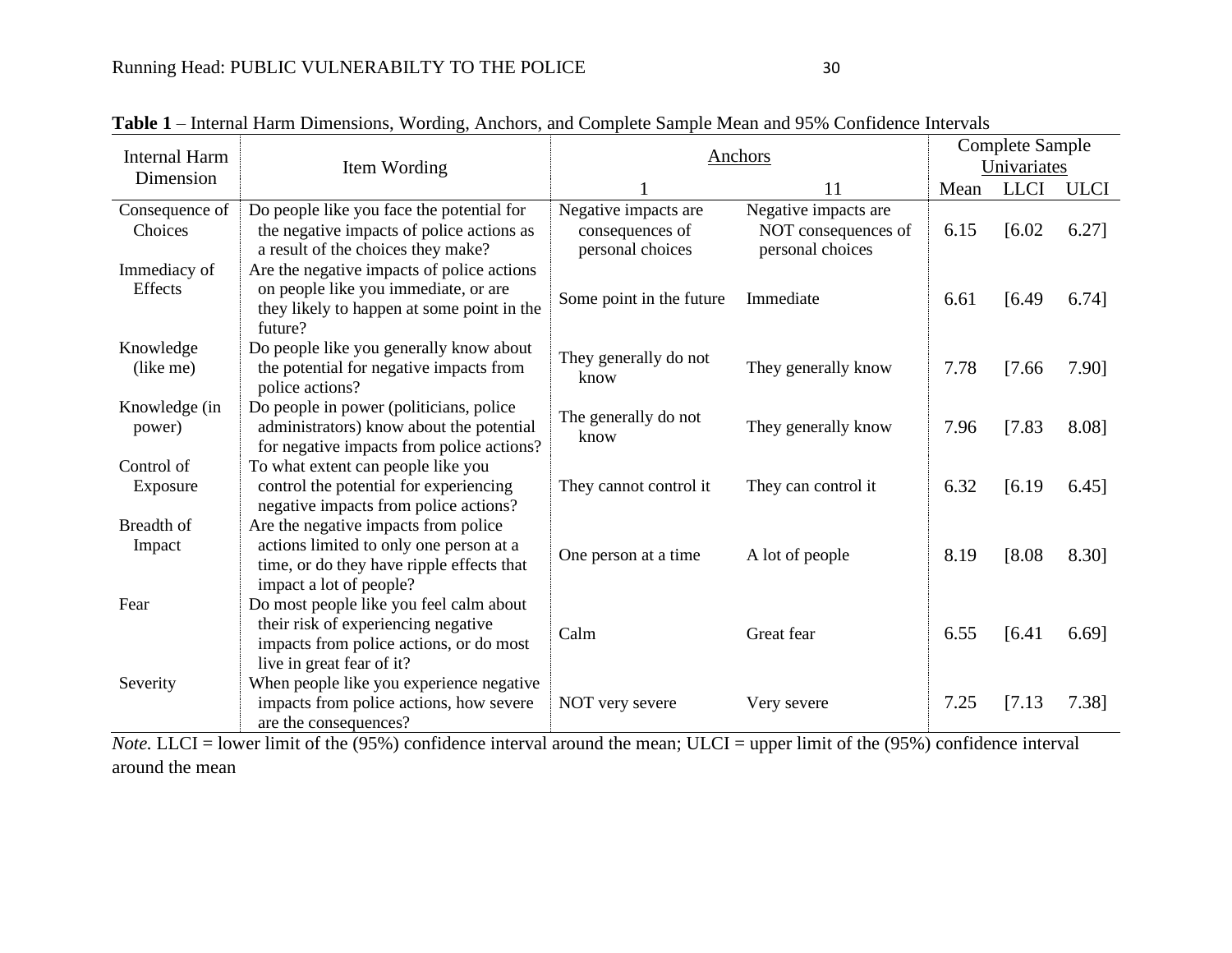|                       |                          |      | <b>Black</b> |             |      | White       |             |      | Other       |          |
|-----------------------|--------------------------|------|--------------|-------------|------|-------------|-------------|------|-------------|----------|
|                       | Construct                | Mean | <b>LLCI</b>  | <b>ULCI</b> | Mean | <b>LLCI</b> | <b>ULCI</b> | Mean | <b>LLCI</b> | ULCI     |
|                       | Conseq. of Choices       | 6.77 | [6.57]       | 6.98]       | 5.29 | [5.08]      | 5.50]       | 6.47 | [6.23]      | 6.71]    |
|                       | Immed. of Effects        | 7.48 | [7.27]       | 7.68]       | 5.85 | [5.66]      | $6.05$ ]    | 6.51 | [6.28]      | 6.73]    |
|                       | Knowl. (like me)         | 8.55 | [8.36]       | 8.74]       | 7.32 | [7.12]      | $7.51$ ]    | 7.40 | [7.18]      | 7.63]    |
|                       | Knowl. (in power)        | 8.27 | [8.06]       | 8.48]       | 7.99 | [7.80]      | 8.19]       | 7.51 | [7.27]      | $7.74$ ] |
| Internal Harm Dim     | Control of Exp           | 5.94 | [5.71]       | $6.16$ ]    | 6.79 | [6.58]      | 7.01]       | 6.19 | [5.95]      | 6.42]    |
|                       | <b>Breadth of Impact</b> | 8.64 | [8.46]       | 8.831       | 7.96 | [7.78]      | 8.14]       | 7.91 | [7.70]      | 8.13]    |
|                       | Fear                     | 7.99 | [7.78]       | 8.19]       | 4.95 | [4.74]      | 5.17]       | 6.81 | [6.57]      | $7.05$ ] |
|                       | Severity                 | 8.07 | [7.85]       | 8.28]       | 6.49 | [6.29]      | 6.70]       | 7.22 | [6.99]      | $7.45$ ] |
|                       | Fear of Crime            | 3.21 | [3.11]       | $3.31$ ]    | 2.97 | [2.88]      | $3.06$ ]    | 3.10 | [2.99]      | $3.21$ ] |
|                       | Prop. to Trust           | 4.27 | [4.16]       | 4.37]       | 4.79 | [4.70]      | 4.88]       | 4.64 | [4.53]      | 4.75]    |
|                       | Legal Cynicism           | 3.58 | [3.48]       | 3.68]       | 2.96 | [2.86]      | $3.05$ ]    | 3.48 | [3.37]      | $3.59$ ] |
|                       | Proc. Fairness           | 4.00 | [3.90]       | 4.10]       | 4.76 | [4.67]      | 4.86]       | 4.45 | [4.34]      | $4.56$ ] |
|                       | Proc. Unfairness         | 4.36 | [4.24]       | 4.48]       | 3.44 | [3.33]      | $3.56$ ]    | 4.01 | [3.87]      | 4.14]    |
| <b>Latent Factors</b> | Ability                  | 4.43 | [4.31]       | 4.54]       | 5.21 | [5.11]      | 5.30]       | 4.87 | [4.75]      | 4.99]    |
|                       | Benevolence              | 4.16 | [4.04]       | 4.28]       | 5.05 | [4.95]      | 5.15]       | 4.68 | [4.55]      | 4.81]    |
|                       | Integrity                | 4.30 | [4.19]       | 4.41]       | 5.13 | [5.02]      | 5.23]       | 4.71 | [4.58]      | 4.83]    |
|                       | Norm. Alignment          | 4.11 | [3.99]       | 4.23]       | 4.96 | [4.85]      | 5.07]       | 4.54 | [4.42]      | 4.66]    |
|                       | Trust                    | 4.18 | [4.06]       | 4.31]       | 5.05 | [4.94]      | 5.16]       | 4.65 | [4.52]      | 4.78]    |
|                       | Specific Coop.           | 5.36 | [5.25]       | 5.47]       | 6.09 | [6.01]      | 6.18]       | 5.59 | [5.47]      | 5.70]    |
|                       | General Coop.            | 4.95 | [4.84]       | 5.06]       | 5.58 | [5.50]      | 5.66]       | 5.29 | [5.19]      | 5.40]    |

**Table 2** – Dimension and Item-Average Scale Means and 95% Confidence Intervals by Race

*Note*. See Table 1 for Internal Harm Dimension anchors. Latent Factors scored such that higher numbers indicate more of the construct.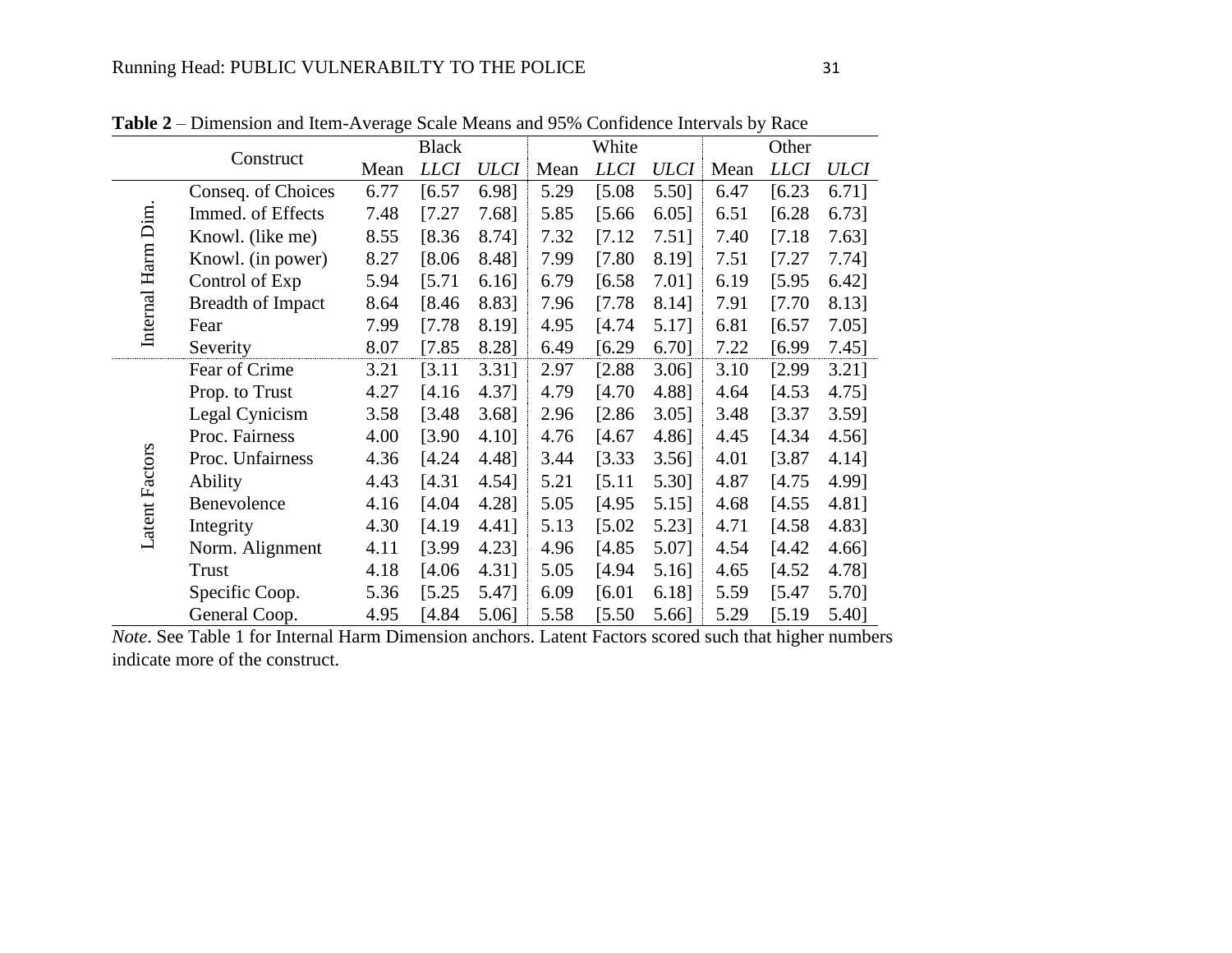|                |                          |      | Muslim      |             |      | Christian   |             |      | Non-Religious |             | Other |             |             |  |
|----------------|--------------------------|------|-------------|-------------|------|-------------|-------------|------|---------------|-------------|-------|-------------|-------------|--|
|                | Construct                | Mean | <b>LLCI</b> | <b>ULCI</b> | Mean | <b>LLCI</b> | <b>ULCI</b> | Mean | <b>LLCI</b>   | <b>ULCI</b> | Mean  | <b>LLCI</b> | <b>ULCI</b> |  |
|                | Conseq. of Choices       | 6.64 | [6.42]      | $6.85$ ]    | 5.68 | [5.44]      | 5.93]       | 5.92 | [5.63]        | $6.22$ ]    | 6.24  | [5.95]      | $6.54$ ]    |  |
|                | Immed. of Effects        | 6.84 | [6.63]      | $7.05$ ]    | 6.24 | [6.01]      | 6.47]       | 6.46 | [6.18]        | $6.75$ ]    | 6.94  | [6.65]      | $7.22$ ]    |  |
| Harm Dim       | Knowl. (like me)         | 7.74 | [7.54]      | 7.951       | 7.65 | [7.43]      | 7.87]       | 7.62 | [7.34]        | 7.90]       | 8.16  | [7.90]      | 8.43]       |  |
|                | Knowl. (in power)        | 7.79 | [7.57]      | 8.01]       | 8.07 | [7.86]      | 8.29]       | 7.66 | [7.37]        | 7.95]       | 8.33  | [8.06]      | 8.60]       |  |
|                | Control of Exp           | 5.99 | [5.76]      | $6.21$ ]    | 6.76 | [6.52]      | 7.001       | 6.10 | $[5.79$       | $6.40$ ]    | 6.39  | [6.10]      | 6.69]       |  |
| Internal       | <b>Breadth of Impact</b> | 8.28 | [8.09]      | 8.47]       | 7.90 | [7.69]      | 8.11]       | 8.30 | [8.05]        | 8.55]       | 8.37  | [8.11]      | 8.63]       |  |
|                | Fear                     | 7.03 | [6.81]      | $7.26$ ]    | 5.71 | [5.45]      | 5.97]       | 6.57 | [6.24]        | 6.89]       | 7.00  | [6.68]      | 7.31]       |  |
|                | Severity                 | 7.63 | [7.41]      | 7.841       | 6.91 | [6.67]      | 7.151       | 6.99 | [6.68]        | 7.29]       | 7.40  | [7.11]      | 7.70]       |  |
|                | Fear of Crime            | 3.01 | [2.91]      | $3.11$ ]    | 3.08 | [2.98]      | 3.19]       | 3.08 | [2.95]        | $3.22$ ]    | 3.24  | [3.10]      | 3.38]       |  |
|                | Prop. to Trust           | 4.54 | [4.44]      | 4.64]       | 4.79 | [4.69]      | 4.89]       | 4.40 | [4.25]        | 4.54]       | 4.40  | [4.25]      | 4.54]       |  |
|                | Legal Cynicism           | 3.40 | [3.30]      | $3.51$ ]    | 3.15 | [3.03]      | $3.26$ ]    | 3.49 | [3.35]        | $3.63$ ]    | 3.31  | [3.18]      | $3.45$ ]    |  |
|                | Proc. Fairness           | 4.27 | [4.17]      | 4.37]       | 4.71 | [4.60]      | 4.82]       | 4.24 | [4.10]        | 4.38]       | 4.32  | [4.18]      | 4.46]       |  |
|                | Proc. Unfairness         | 4.08 | [3.96]      | 4.20]       | 3.59 | [3.45]      | 3.73]       | 4.06 | [3.90]        | 4.23]       | 4.06  | [3.89]      | 4.23]       |  |
| Latent Factors | Ability                  | 4.75 | [4.64]      | 4.87]       | 5.15 | [5.04]      | 5.26]       | 4.58 | [4.42]        | 4.741       | 4.73  | [4.57]      | 4.881       |  |
|                | Benevolence              | 4.53 | [4.41]      | 4.65]       | 4.98 | [4.86]      | 5.10]       | 4.37 | [4.20]        | 4.54]       | 4.50  | [4.33]      | 4.66]       |  |
|                | Integrity                | 4.59 | [4.48]      | 4.711       | 5.06 | [4.95]      | 5.18]       | 4.47 | [4.31]        | $4.62$ ]    | 4.61  | [4.46]      | 4.77]       |  |
|                | Norm. Alignment          | 4.37 | [4.25]      | 4.49]       | 4.93 | [4.81]      | 5.05]       | 4.31 | [4.15]        | 4.481       | 4.43  | [4.28]      | 4.59]       |  |
|                | Trust                    | 4.43 | [4.31]      | 4.56]       | 5.02 | [4.90]      | 5.14]       | 4.50 | [4.33]        | 4.67]       | 4.49  | [4.33]      | $4.65$ ]    |  |
|                | Specific Coop.           | 5.59 | [5.49]      | 5.70]       | 5.98 | [5.88]      | 6.08]       | 5.55 | [5.41]        | 5.70]       | 5.54  | [5.39]      | 5.69]       |  |
|                | General Coop.            | 5.23 | [5.13]      | 5.33]       | 5.54 | [5.44]      | 5.63]       | 5.00 | $[4.86$       | 5.15]       | 5.20  | [5.06]      | 5.34]       |  |

**Table 3** – Dimension and Item-Average Scale Means and 95% Confidence Intervals by Religious Affiliation

*Note*. See Table 1 for Internal Harm Dimension anchors. Latent Factors scored such that higher numbers indicate more of the construct.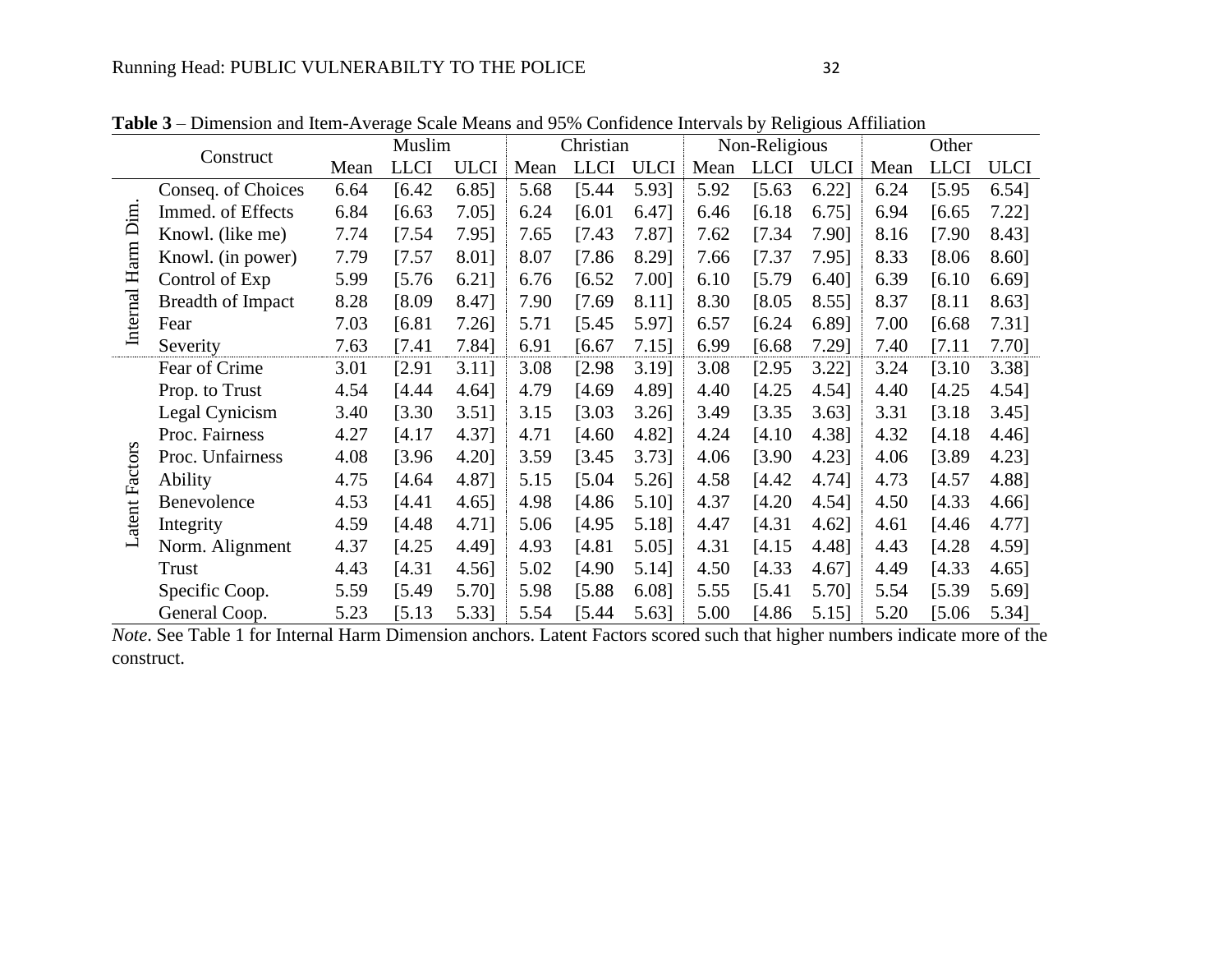|                        | <b>Table <math>\rightarrow</math></b> - Latent Pactor Kenability, hem Loadings, and Effort Variances |              |      |
|------------------------|------------------------------------------------------------------------------------------------------|--------------|------|
| Construct              | Item                                                                                                 | Standardized | Vare |
| (Reliability)          |                                                                                                      | Loading      |      |
| Fear of Crime          | Home intruder while at home                                                                          | .84          | .30  |
| $(G2 = .92)$           | Home intruder while not home                                                                         | .82          | .32  |
|                        | Robbed with a weapon                                                                                 | .85          | .28  |
|                        | Assaulted                                                                                            | .84          | .29  |
|                        | Property vandalized                                                                                  | .79          | .38  |
| Prop. to Trust         | Most people can be trusted                                                                           | .79          | .38  |
| $(G2=.86)$             | Most people try to be fair                                                                           | .89          | .21  |
|                        | Most people try to be helpful                                                                        | .79          | .38  |
| Legal Cynicism         | Laws made to be broken                                                                               | .73          | .47  |
| $(G2=.78)$             | Do anything if not hurt anyone                                                                       | .68          | .53  |
|                        | No right way to make money                                                                           | .72          | .48  |
|                        | Fighting is no one's business                                                                        | .51          | .74  |
|                        | Live for today                                                                                       | .58          | .67  |
| <b>Proc Fairness</b>   | Treat citizens with respect                                                                          | .86          | .27  |
| $(G2=.89)$             | Treat everyone the same                                                                              | .78          | .39  |
|                        | Honest when interacting with citizens                                                                | .86          | .26  |
|                        | Explain their decisions                                                                              | .78          | .40  |
|                        | Give citizen's voice                                                                                 | .81          | .34  |
|                        | Behave impartially                                                                                   | .42          | .83  |
| <b>Proc Unfairness</b> | Overstep boundaries of their authority                                                               | .82          | .32  |
| $(G2=.85)$             | Act as if above the law                                                                              | .81          | .34  |
|                        | Bother citizens with no good reason                                                                  | .80          | .36  |
| Ability                | Have necessary skills for job                                                                        | .87          | .24  |
| $(G2=.88)$             | Have necessary skills to fight crime                                                                 | .84          | .30  |
|                        | Competently trained                                                                                  | .83          | .31  |
| Benevolence            | Care about neighborhood                                                                              | .88          | .23  |
| $(G2 = .90)$           | Act to show care for people like you                                                                 | .87          | .24  |
|                        | Consider effects of their decisions                                                                  | .85          | .28  |
| Integrity              | Strong moral code                                                                                    | .85          | .28  |
| $(G2=.90)$             | Act with integrity                                                                                   | .89          | .20  |
|                        | Honest                                                                                               | .86          | .26  |
| Norm Alignment         | Stand up for values important to you                                                                 | .91          | .17  |
| $(G2=.92)$             | Consistent with your views of right                                                                  | .86          | .26  |
|                        | Have similar values to your own                                                                      | .89          | .21  |
| <b>Trust</b>           | Comfortable being vulnerable                                                                         | .79          | .48  |
| $(G2=.88)$             | Comfortable handling situation                                                                       | .88          | .23  |
|                        | Comfort with decisions                                                                               | .90          | .19  |
| Specific Coop          | Call the police                                                                                      | .78          | .40  |
| $(G2=.85)$             | Identify the person                                                                                  | .81          | .35  |
|                        | Give evidence in court                                                                               | .83          | .31  |
| General Coop           | Cooperate with police                                                                                | .81          | .34  |
| $(G2=.87)$             | Offer opinions to the police                                                                         | .70          | .51  |
|                        | Do what the police ask                                                                               | .71          | .49  |
|                        | Support the police                                                                                   | .75          | .43  |
|                        | Use services offered by the police                                                                   | .78          | .40  |

**Table 4** – Latent Factor Reliability, Item Loadings, and Error Variances

*Note*. All loadings significant at *p* < .05.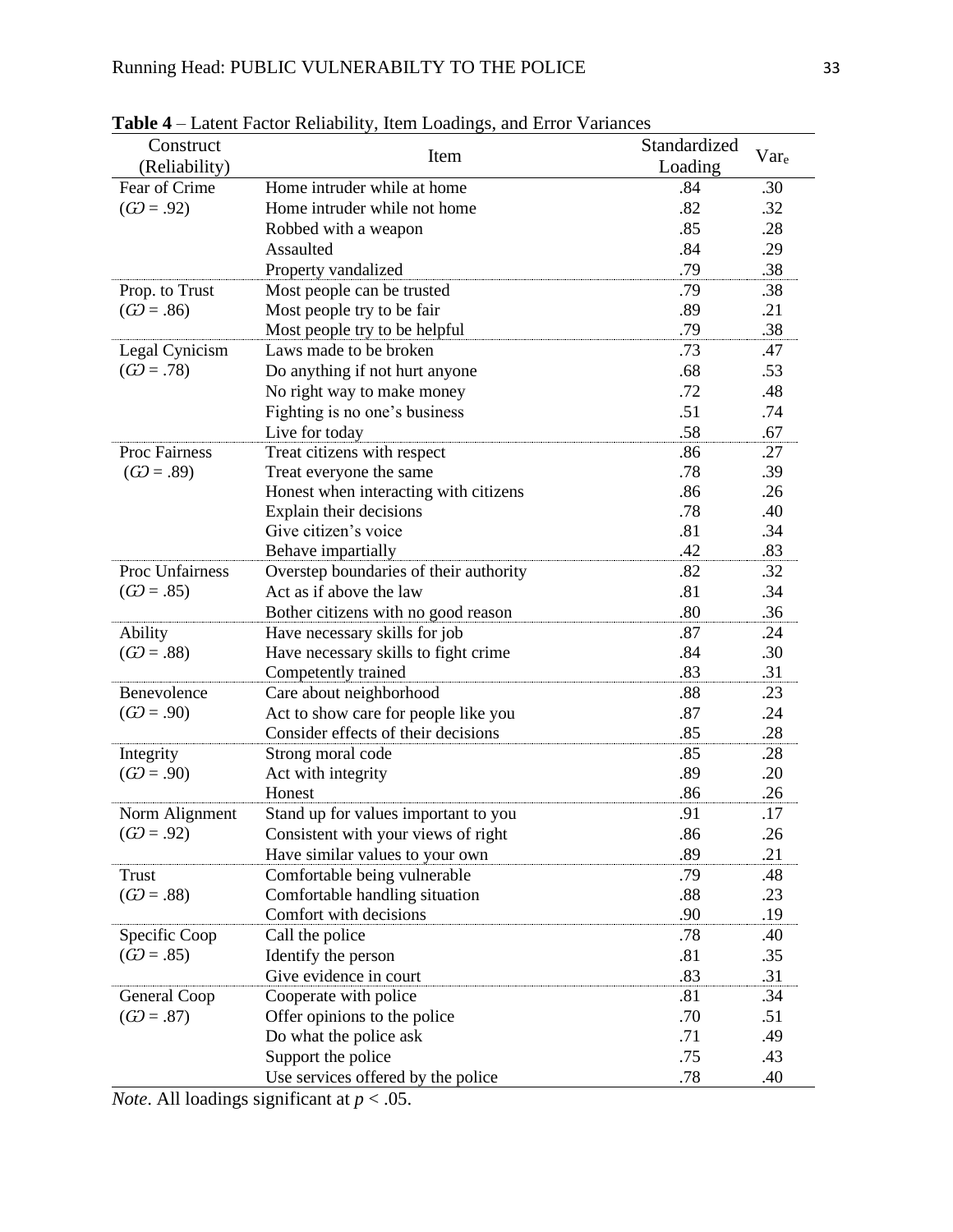| Conseq. of Choices<br>of Effects<br>(like me)<br>Immed.<br>Knowl.<br>$\ddot{\mathrm{c}}$<br>$\overline{\mathcal{C}}$ | (in power)<br>Knowl.<br>$\overline{4}$ | Control of Exp<br><sub>5</sub> | <b>Breadth of Impact</b><br>$\mathbf{\acute{o}}$ | Fear<br>$\overline{r}$ . | Severity<br>$\infty$     | Fear of Crime<br>o.      | 10. Prop. to Trust       | Cynicism<br>Legal<br>$\overline{11}$ . | Unfairness<br>Proc.<br>12. | Proc. Fairness<br>13. | Ability<br>$\overline{14}$ . | Benevolence<br>15. | Integrity<br>16. | Alignment<br>Norm.<br>17. | Trustw. (HOF)<br>18.     | Trust<br><u>19</u> .  | Coop.<br>Specific<br>20. | Coop.<br>General<br>21. |
|----------------------------------------------------------------------------------------------------------------------|----------------------------------------|--------------------------------|--------------------------------------------------|--------------------------|--------------------------|--------------------------|--------------------------|----------------------------------------|----------------------------|-----------------------|------------------------------|--------------------|------------------|---------------------------|--------------------------|-----------------------|--------------------------|-------------------------|
| .13<br>.29                                                                                                           | .07                                    | $-.12$                         | .20                                              | .42                      | .27                      | .17                      | $-.06$                   | .22                                    | .32                        | $-.17$                | $-.15$                       | $-.17$             | $-16$            | $-.18$                    | $-.17$                   | $-.21$                | $-.10$                   | $-.10$                  |
| $\overline{2}$<br>.24<br>۰                                                                                           | .15                                    | $-.03$                         | .22                                              | .39                      | .33                      | .17                      | ns                       | .20                                    | .30                        | $-.15$                | $-.13$                       | $-.17$             | $-.17$           | $-.15$                    | $-.17$                   | $-.20$                | $-.09$                   | $-.10$                  |
| 3<br>$\blacksquare$                                                                                                  | .35                                    | .06                            | .34                                              | .29                      | .28                      | .10                      | $\rm ns$                 | ns                                     | .15                        | $-.07$                | $\rm ns$                     | $-.09$             | $-.05$           | $-.07$                    | $-.07$                   | $-.09$                | ns                       | $\bf ns$                |
| 4                                                                                                                    | $\overline{\phantom{a}}$               | .09                            | .24                                              | .13                      | .19                      | ns                       | .08                      | $\rm ns$                               | $\rm ns$                   | $\, \! ns$            | .06                          | ns                 | $\,ns$           | $\rm ns$                  | ns                       | $\bf ns$              | .15                      | .11                     |
| 5                                                                                                                    |                                        |                                | $-.12$                                           | $-.21$                   | $-.10$                   | $\,ns$                   | .13                      | .07                                    | $-.14$                     | .34                   | .33                          | .36                | .33              | .36                       | .35                      | .36                   | .14                      | .26                     |
| 6                                                                                                                    |                                        |                                |                                                  | .29                      | .32                      | .07                      | $\bf ns$                 | ns                                     | .21                        | $-.18$                | $-.15$                       | $-.17$             | $-.15$           | $-.17$                    | $-.16$                   | $-.16$                | ns                       | $\mathbf{n}\mathbf{s}$  |
| $\tau$                                                                                                               |                                        |                                |                                                  | $\overline{\phantom{a}}$ | .45                      | .25                      | $-.15$                   | .26                                    | .44                        | $-.30$                | $-.29$                       | $-.32$             | $-.30$           | $-.31$                    | $-.33$                   | $-.33$                | $-16$                    | $-.19$                  |
| 8                                                                                                                    |                                        |                                |                                                  |                          | $\overline{\phantom{a}}$ | .15                      | $\rm ns$                 | .12                                    | .22                        | $-.15$                | $-.11$                       | $-14$              | $-.13$           | $-.15$                    | $-.14$                   | $-.17$                | ns                       | $\rm ns$                |
| 9                                                                                                                    |                                        |                                |                                                  |                          |                          | $\overline{\phantom{a}}$ | ns                       | .39                                    | .34                        | ns                    | ns                           | $\rm ns$           | $\,ns$           | ns                        | ns                       | $\, \! ns$            | ns                       | ns                      |
| 10                                                                                                                   |                                        |                                |                                                  |                          |                          |                          | $\overline{\phantom{a}}$ | $\, {\rm ns}$                          | $-.10$                     | .42                   | .40                          | .42                | .43              | .41                       | .44                      | .42                   | .36                      | .45                     |
| 11                                                                                                                   |                                        |                                |                                                  |                          |                          |                          |                          | $\qquad \qquad -$                      | .40                        | ns                    | ns                           | ns                 | $\,ns$           | ns                        | ns                       | $\,$ ns $\,$          | $-.26$                   | $-.20$                  |
| 12                                                                                                                   |                                        |                                |                                                  |                          |                          |                          |                          |                                        | $\overline{\phantom{a}}$   | $-.50$                | $-.43$                       | $-.50$             | $-.50$           | $-.44$                    | $-.50$                   | $-.47$                | $-.19$                   | $-.30$                  |
| 13                                                                                                                   |                                        |                                |                                                  |                          |                          |                          |                          |                                        |                            | $\blacksquare$        | .83                          | .91                | .92              | .86                       | .93                      | .83                   | .41                      | .61                     |
| 14                                                                                                                   |                                        |                                |                                                  |                          |                          |                          |                          |                                        |                            |                       | $\overline{\phantom{a}}$     | .91                | .93              | .81                       | $.92\dagger$             | .79                   | .47                      | .63                     |
| 15                                                                                                                   |                                        |                                |                                                  |                          |                          |                          |                          |                                        |                            |                       |                              |                    | .99              | .87                       | .99†                     | .85                   | .44                      | .64                     |
| 16                                                                                                                   |                                        |                                |                                                  |                          |                          |                          |                          |                                        |                            |                       |                              |                    | $\blacksquare$   | .87                       | .99†                     | .84                   | .46                      | .66                     |
| 17<br>18                                                                                                             |                                        |                                |                                                  |                          |                          |                          |                          |                                        |                            |                       |                              |                    |                  | $\overline{\phantom{a}}$  | $.89\dagger$             | .83                   | .46<br>.47               | .64<br>.67              |
| 19                                                                                                                   |                                        |                                |                                                  |                          |                          |                          |                          |                                        |                            |                       |                              |                    |                  |                           | $\overline{\phantom{a}}$ | .87<br>$\blacksquare$ | .49                      | .64                     |
| 20                                                                                                                   |                                        |                                |                                                  |                          |                          |                          |                          |                                        |                            |                       |                              |                    |                  |                           |                          |                       | $\overline{\phantom{a}}$ | $.77$                   |
| $21\,$                                                                                                               |                                        |                                |                                                  |                          |                          |                          |                          |                                        |                            |                       |                              |                    |                  |                           |                          |                       |                          |                         |

**Table 5** – Measurement Model Construct Relations Heat Map

*Note*. Darker shading indicates stronger correlations. All values significant at  $p < .05$  unless noted. "ns" indicates a non-significant correlation. †values are latent factor loadings. HOF = Higher-order factor.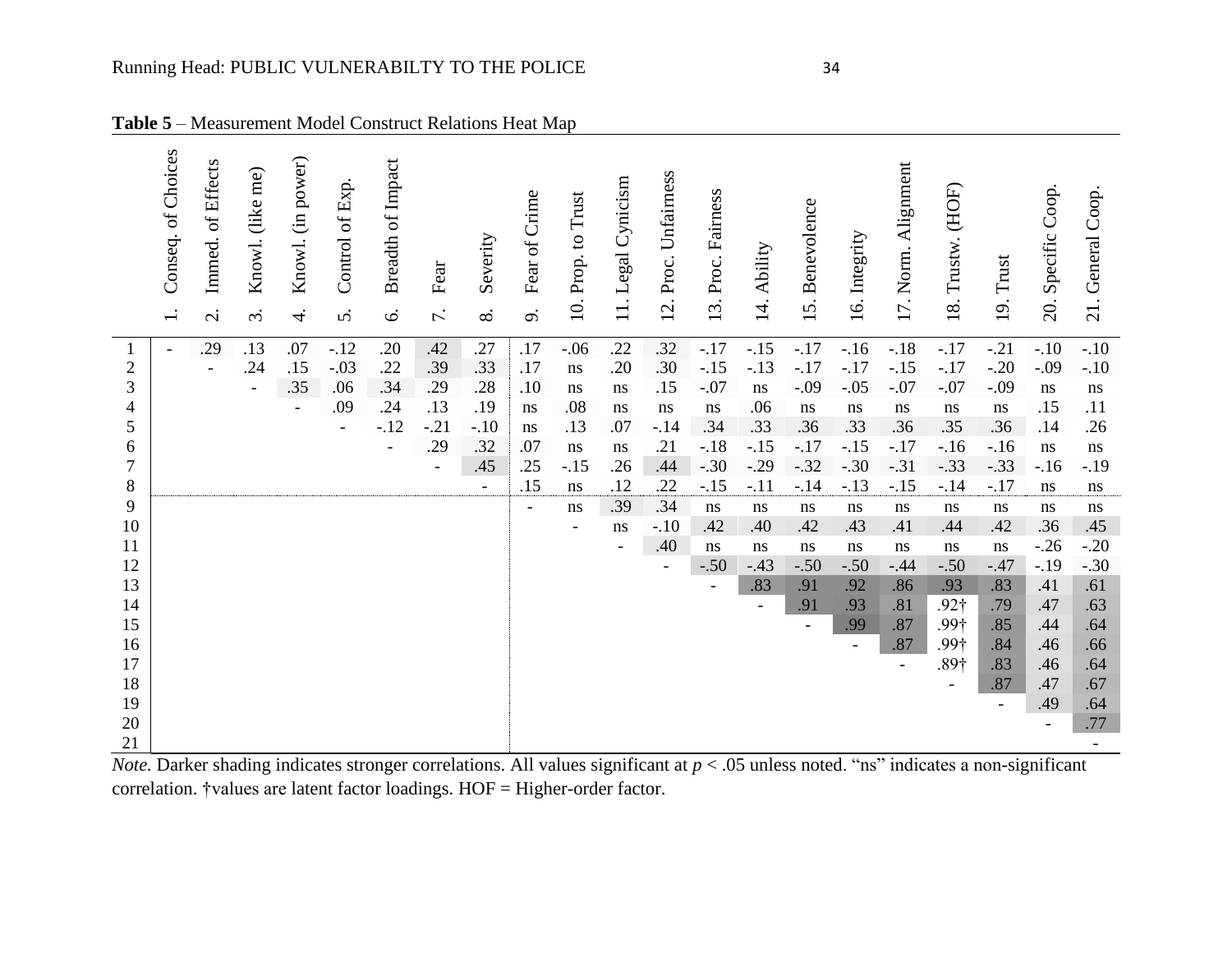|                             | Predictor                   |                          | Criterion:                           |                          | Criterion:                           |                   | Criterion:                                      | Criterion:               |
|-----------------------------|-----------------------------|--------------------------|--------------------------------------|--------------------------|--------------------------------------|-------------------|-------------------------------------------------|--------------------------|
|                             |                             |                          | Specific Coop.                       |                          | General Coop.                        |                   | Trust                                           | Trustw. (HOF)            |
|                             |                             | Direct<br>Effects        | <b>Indirect Effects</b><br>via Trust | Direct<br>Effects        | <b>Indirect Effects</b><br>via Trust | Direct<br>Effects | <b>Indirect Effects</b><br>via<br>Trustw. (HOF) | Direct<br>Effects        |
|                             | Conseq. of Choices          |                          | ns                                   | $\blacksquare$           | ns                                   | ns                |                                                 | $\overline{\phantom{a}}$ |
|                             | <b>Immediacy of Effects</b> | $\overline{\phantom{a}}$ | $-.02*$                              | $\overline{\phantom{a}}$ | $-.02*$                              | $-.03*$           |                                                 | $\overline{\phantom{a}}$ |
|                             | Knowl. (like me)            |                          | ns                                   | $\overline{\phantom{a}}$ | ns                                   | ns                |                                                 | $\overline{\phantom{a}}$ |
| Internal Harm<br>Dimensions | Knowl. (in power)           |                          | ns                                   | $\overline{\phantom{a}}$ | ns                                   | ns                |                                                 | $\overline{\phantom{a}}$ |
|                             | Control of Exposure         |                          | $.04***$                             | $\overline{\phantom{a}}$ | $.05***$                             | $.07***$          |                                                 | $\overline{\phantom{a}}$ |
|                             | <b>Breadth of Impact</b>    |                          | ns                                   | $\overline{\phantom{a}}$ | ns                                   | ns                |                                                 |                          |
|                             | Fear                        |                          | ns                                   | $\overline{\phantom{a}}$ | ns                                   | ns                |                                                 | $\overline{\phantom{a}}$ |
|                             | Severity                    | $\overline{\phantom{a}}$ | ns                                   | $\overline{\phantom{a}}$ | <sub>ns</sub>                        | ns                | $\overline{\phantom{a}}$                        | $\overline{\phantom{a}}$ |
|                             | Fear of Crime               |                          | ns                                   | $\blacksquare$           | ns.                                  | ns                |                                                 | $\overline{\phantom{a}}$ |
|                             | Propensity to Trust         |                          | $.04***$                             | $\overline{\phantom{a}}$ | $.06***$                             | $.08***$          |                                                 | $\overline{\phantom{a}}$ |
|                             | Legal Cynicism              |                          | $-.02*$                              | $\blacksquare$           | $-.03*$                              | $-.04*$           |                                                 |                          |
|                             | <b>Procedural Fairness</b>  |                          | $.37***$                             | $\overline{\phantom{a}}$ | $.51***$                             |                   | $.73***$                                        | .91***                   |
| Latent Factors              | Procedural Unf.             |                          | $-.02*$                              | $\overline{\phantom{a}}$ | $-.03*$                              | $\blacksquare$    | $-0.04*$                                        | $-.05*$                  |
|                             | Trustw. (HOF)               |                          | $.41***$                             |                          | $.57***$                             | $.81***$          |                                                 |                          |
|                             | Trust                       | $.50***$                 |                                      | $.70***$                 |                                      |                   |                                                 |                          |
|                             |                             | $R^2 = .25***$           |                                      | $R^2 = .49***$           |                                      |                   | $R^2 = .79***$                                  | $R^2 = .87***$           |

**Table 6** – Structural Model

*Note*. HOF = Higher-order factor; - indicates a relation that was not included in the model. All regression coefficients are standardized.

\* *p* < .05, \*\* *p* < .01, \*\*\* *p* < .001, ns *p* > .05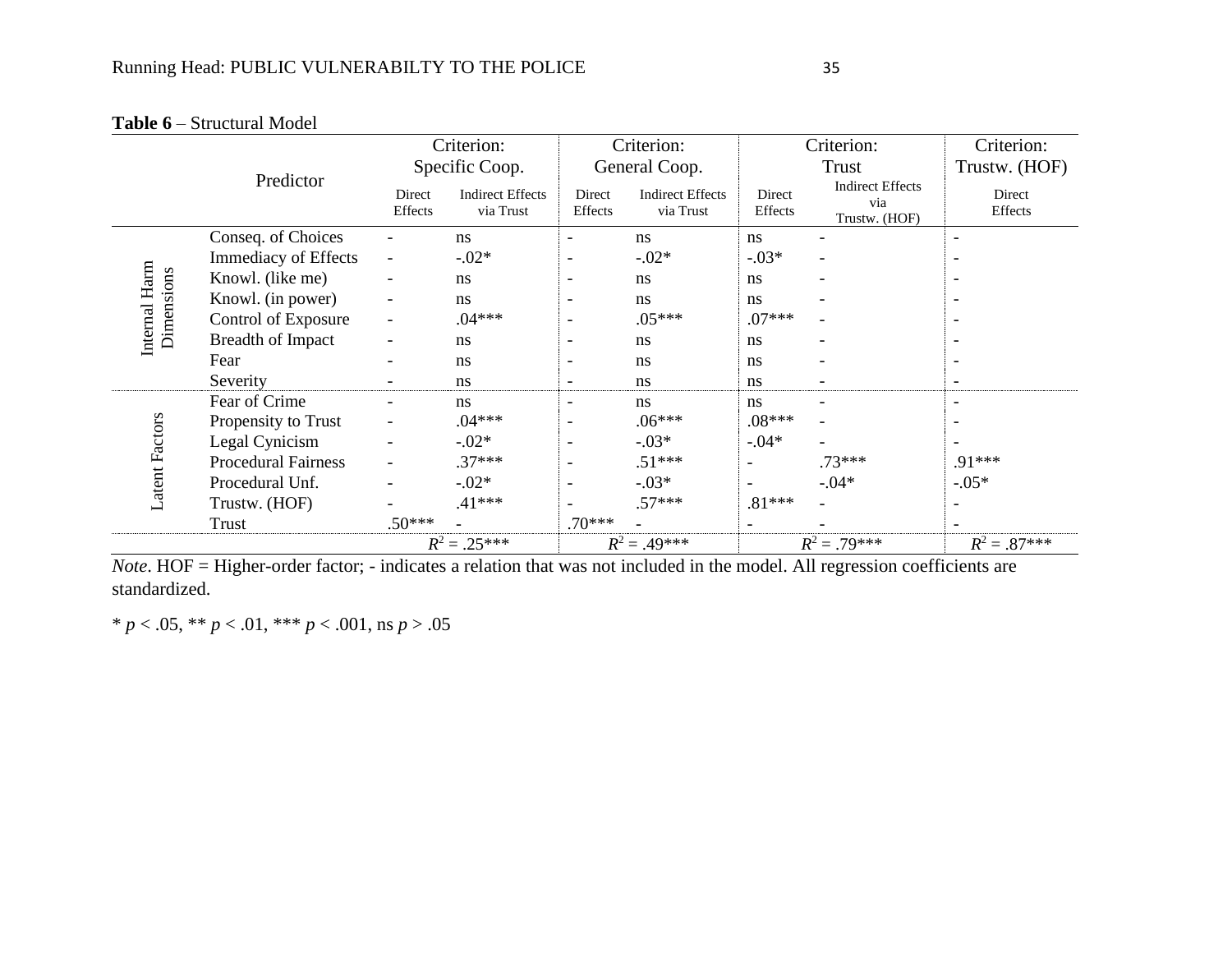|                                                          |                  |                  | <b>Std. Parameter Estimates</b> |  |  |
|----------------------------------------------------------|------------------|------------------|---------------------------------|--|--|
| <b>Model Relationship</b>                                | <b>NMW</b>       | <b>NMB</b>       | Muslim                          |  |  |
| Specific Cooperation on Trust                            | $.50***$         | $.47***$         | $.42***$                        |  |  |
| General Cooperation on Trust                             | $.77***$         | $.68***$         | $.62***$                        |  |  |
| Trust on Consequence of Choices                          | $-.02$           | $-.07*$          | $-.01$                          |  |  |
| Trust on Immediacy of Effects                            | $-.03$           | .01              | $-.09*$                         |  |  |
| Trust on Knowledge (like me)                             | .03              | .01              | $-.04$                          |  |  |
| Trust on Knowledge (in power)                            | .02              | .02              | $-.04$                          |  |  |
| Trust on Control of Exposure                             | .05              | $.08*$           | $.07*$                          |  |  |
| Trust on Breadth of Impact                               | .04              | $-.01$           | .05                             |  |  |
| <b>Trust on Fear</b>                                     | $-.07^{\dagger}$ | .05              | $-.03$                          |  |  |
| <b>Trust on Severity</b>                                 | $-.04$           | $-.03$           | $-.02$                          |  |  |
| Trust on Fear of Crime                                   | .01              | .01              | .02                             |  |  |
| Trust on Propensity to Trust                             | $.10**$          | $.07^{\dagger}$  | .08                             |  |  |
| Trust on Legal Cynicism                                  | $-.01$           | $-.03$           | $-.05$                          |  |  |
| <b>Trust on Trustworthiness</b>                          | $.77***$         | $.82***$         | $.81***$                        |  |  |
| <b>Trustworthiness on Procedural Fairness</b>            | .92***           | .94***           | .89***                          |  |  |
| <b>Trustworthiness on Procedural Unfairness</b>          | $-.04$           | .01              | $-.07$                          |  |  |
| Specific Cooperation on Consequence of Choices via Trust | $-.01$           | $-.03^{\dagger}$ | $-.002$                         |  |  |
| Specific Cooperation on Immediacy of Impact via Trust    | $-.01$           | .002             | $-0.04*$                        |  |  |
| Specific Cooperation on Knowledge (like me) via Trust    | .02              | .003             | $-.02$                          |  |  |
| Specific Cooperation on Knowledge (in power) via Trust   | .01              | .01              | $-.02$                          |  |  |
| Specific Cooperation on Control of Exposure via Trust    | .03              | $.04*$           | $.03*$                          |  |  |
| Specific Cooperation on Breadth of Impact via Trust      | .02              | $-.003$          | .02                             |  |  |
| Specific Cooperation on Fear via Trust                   | $-.03^{\dagger}$ | .03              | $-.01$                          |  |  |
| Specific Cooperation on Severity via Trust               | $-.02$           | $-.02$           | $-.01$                          |  |  |
| Specific Cooperation on Fear of Crime via Trust          | .01              | .01              | .01                             |  |  |
| Specific Cooperation on Propensity to Trust via Trust    | $.05*$           | $.03^{\dagger}$  | $.03^{\dagger}$                 |  |  |
| Specific Cooperation on Legal Cynicism via Trust         | $-.01$           | $-.01$           | $-.02$                          |  |  |
| Specific Cooperation on Trustworthiness via Trust        | .39***           | $.38***$         | $.34***$                        |  |  |
| General Cooperation on Conseq. of Choices via Trust      | $-.01$           | $-.05*$          | $-.004$                         |  |  |
| General Cooperation on Immediacy of Impact via Trust     | $-.02$           | .003             | $-.05*$                         |  |  |
| General Cooperation on Knowledge (like me) via Trust     | .03              | .004             | $-.02$                          |  |  |
| General Cooperation on Knowledge (in power) via Trust    | .01              | .01              | $-.03$                          |  |  |
| General Cooperation on Control of Exposure via Trust     | .04              | $.05*$           | $.05*$                          |  |  |
| General Cooperation on Breadth of Impact via Trust       | .03              | $-.01$           | .03                             |  |  |
| General Cooperation on Fear via Trust                    | $-.05^{\dagger}$ | .04              | $-.02$                          |  |  |
| General Cooperation on Severity via Trust                | $-.03$           | $-.02$           | $-.01$                          |  |  |
| General Cooperation on Fear of Crime via Trust           | .01              | .01              | .01                             |  |  |
| General Cooperation on Propensity to Trust via Trust     | $.08**$          | $.05^{\dagger}$  | $.05*$                          |  |  |
| General Cooperation on Legal Cynicism via Trust          | $-.01$           | $-.02$           | $-.03$                          |  |  |
| General Cooperation on Trustworthiness via Trust         | $.60***$         | $.56***$         | $.50***$                        |  |  |
| Trust on Procedural Fairness via Trustworthiness         | $.71***$         | $.77***$         | $.72***$                        |  |  |
| Trust on Procedural Unfairness via Trustworthiness       | $-.03$           | .01              | $-0.05*$                        |  |  |
| Trustworthiness $R^2$                                    | .89***           | $.87***$         | $.84***$                        |  |  |
| Trust $R^2$                                              | $.78***$         | $.76***$         | .78***                          |  |  |
| Specific Cooperation $R^2$                               | $.25***$         | $.21***$         | $.17***$                        |  |  |
| General Cooperation $R^2$                                | $.59***$         | $.47***$         | .39***                          |  |  |

**Table 7** – Multiple Groups Structural Model Relations by Focal Demographic Groups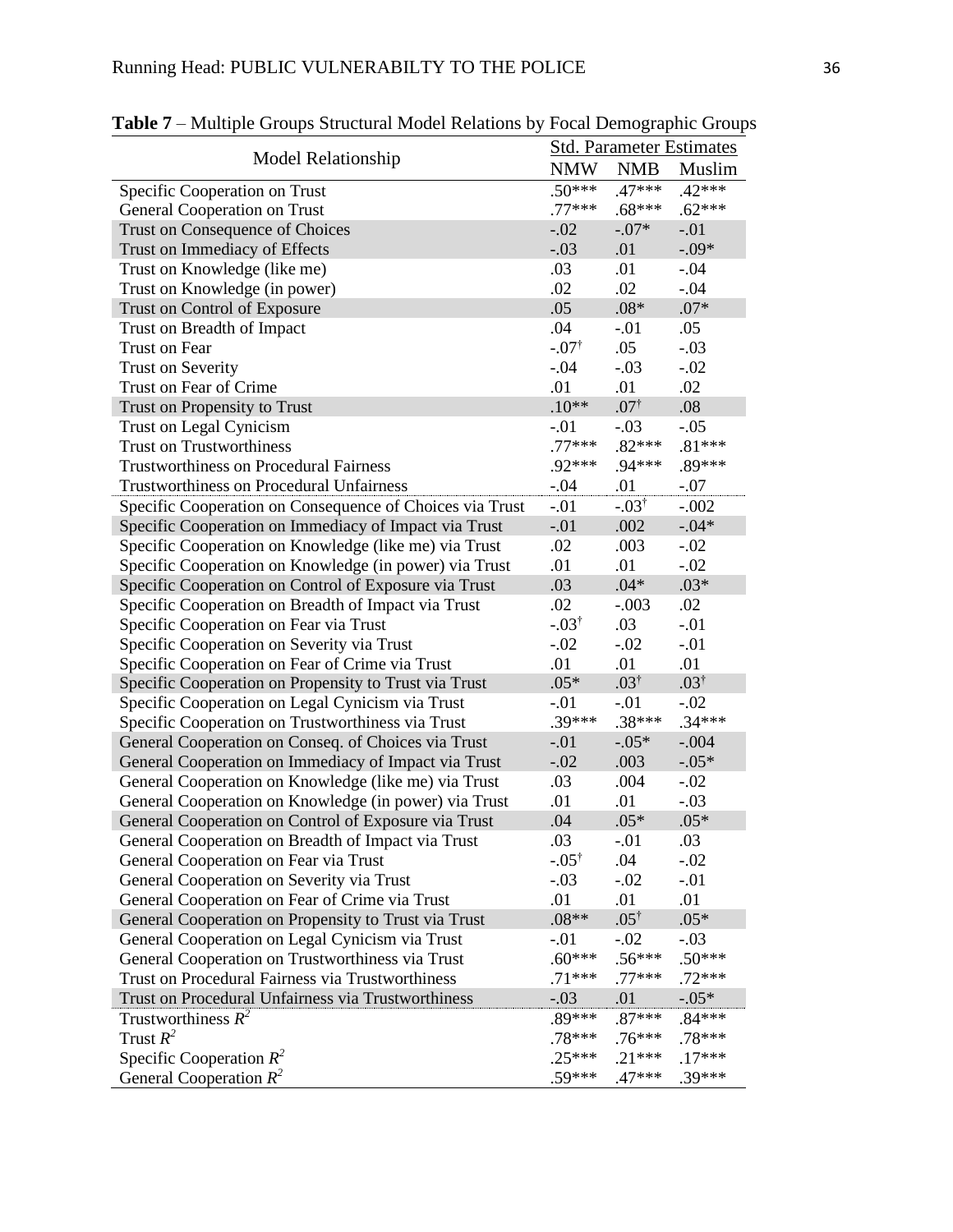*Note*. Shaded rows correspond to differences in parameter significance across groups. NMW = Non-Muslim White; NMB = Non-Muslim Black

\* *p* < .05, \*\* *p* < .01, \*\*\* *p* < .001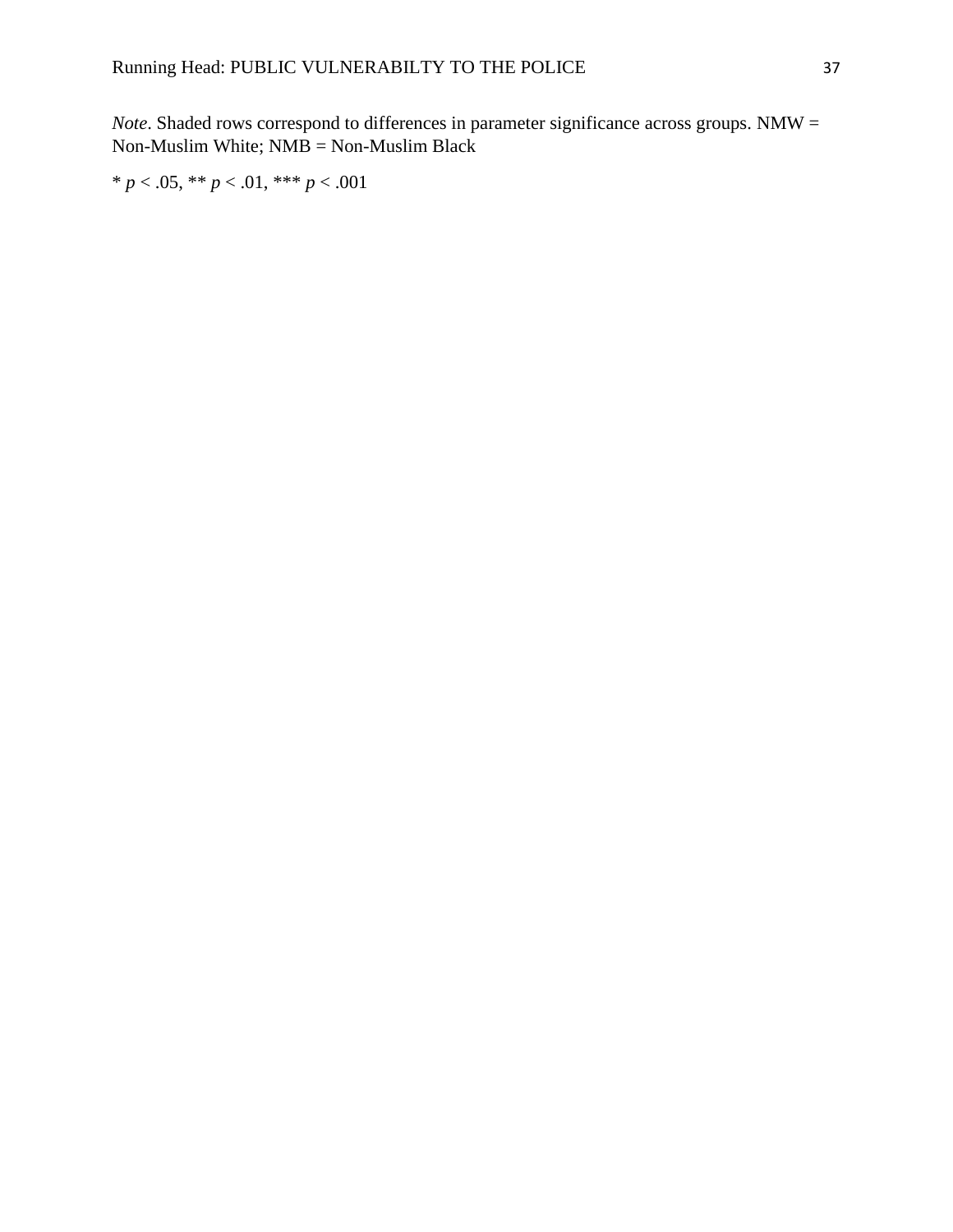



*Note.* Arrows represent regression paths within the model. Independent paths were estimated for each construct.